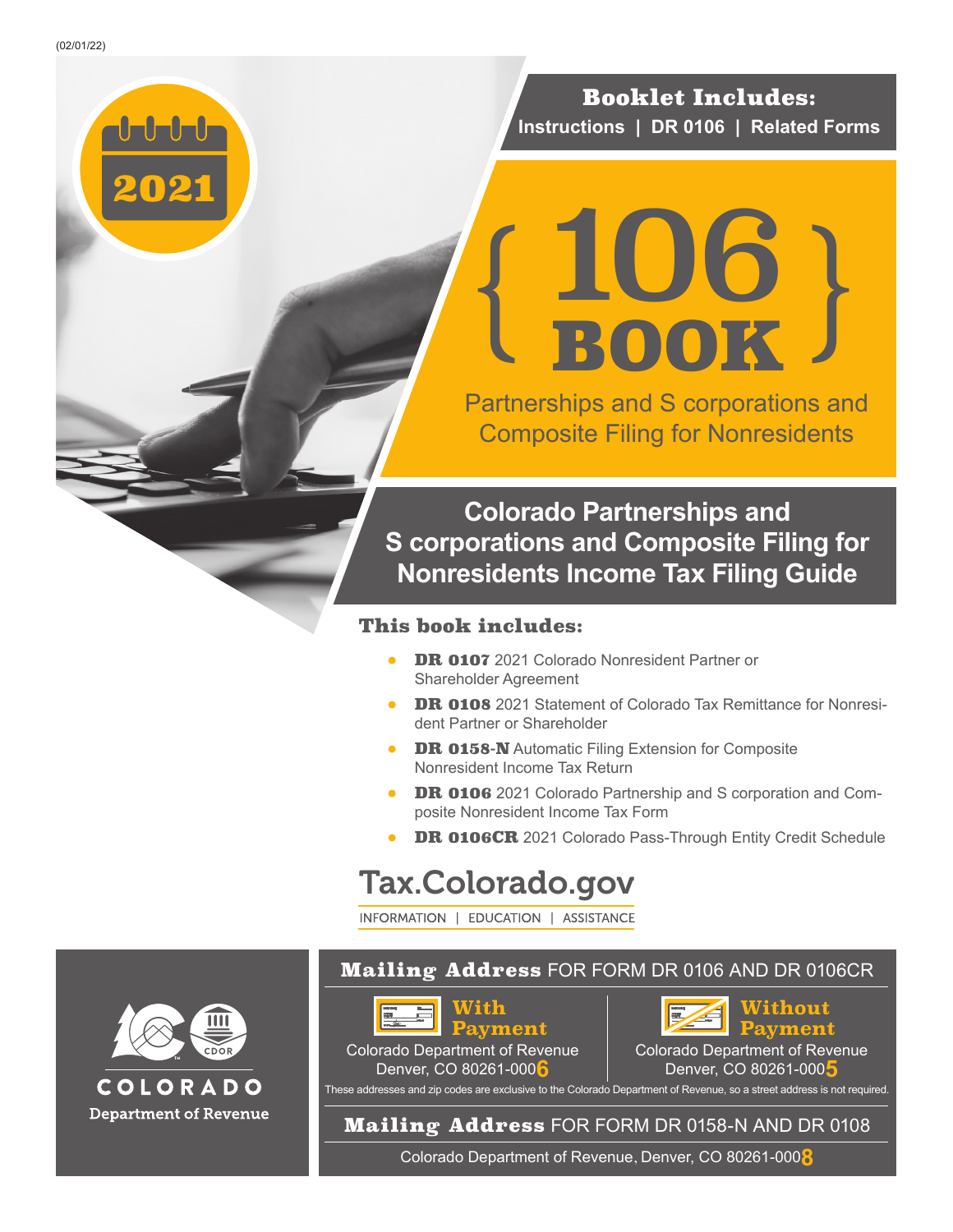

DR 0107 (06/08/21) **COLORADO DEPARTMENT OF REVENUE** Denver CO 80261-0008 *Tax.Colorado.gov* **Page 1 of 1**

#### **2021 Colorado Nonresident Partner or Shareholder Agreement**

|                                  | Taxable Year of Partner or Shareholder                                                                                        |                   |                                                             | Taxable Year of Pass-Through Entity |            |                                         |  |                   |                |
|----------------------------------|-------------------------------------------------------------------------------------------------------------------------------|-------------------|-------------------------------------------------------------|-------------------------------------|------------|-----------------------------------------|--|-------------------|----------------|
| Beginning MM/DD/YYYY             |                                                                                                                               | Ending MM/DD/YYYY |                                                             | Beginning MM/DD/YYYY                |            |                                         |  | Ending MM/DD/YYYY |                |
|                                  |                                                                                                                               |                   |                                                             |                                     |            |                                         |  |                   |                |
|                                  |                                                                                                                               |                   |                                                             |                                     |            |                                         |  |                   |                |
|                                  | Name and Address of Nonresident Partner or Shareholder                                                                        |                   |                                                             |                                     |            | Name and Address of Pass-Through Entity |  |                   |                |
| SSN or ITIN                      |                                                                                                                               | <b>FEIN</b>       |                                                             |                                     |            | Colorado Account Number                 |  | <b>FEIN</b>       |                |
|                                  |                                                                                                                               |                   |                                                             |                                     |            |                                         |  |                   |                |
|                                  |                                                                                                                               |                   |                                                             |                                     |            |                                         |  |                   |                |
|                                  | Last Name or Business Name                                                                                                    |                   |                                                             |                                     |            | Last Name or Business Name              |  |                   |                |
|                                  |                                                                                                                               |                   |                                                             |                                     |            |                                         |  |                   |                |
| <b>First Name</b>                |                                                                                                                               |                   | Middle Initial                                              | <b>First Name</b>                   |            |                                         |  |                   | Middle Initial |
|                                  |                                                                                                                               |                   |                                                             |                                     |            |                                         |  |                   |                |
|                                  |                                                                                                                               |                   |                                                             |                                     |            |                                         |  |                   |                |
| <b>Street or Mailing Address</b> |                                                                                                                               |                   |                                                             | <b>Street or Mailing Address</b>    |            |                                         |  |                   |                |
|                                  |                                                                                                                               |                   |                                                             |                                     |            |                                         |  |                   |                |
| City                             |                                                                                                                               |                   |                                                             | City                                |            |                                         |  |                   |                |
|                                  |                                                                                                                               |                   |                                                             |                                     |            |                                         |  |                   |                |
|                                  |                                                                                                                               |                   |                                                             |                                     |            |                                         |  |                   |                |
| <b>State</b>                     | ZIP                                                                                                                           |                   |                                                             | <b>State</b>                        | <b>ZIP</b> |                                         |  |                   |                |
|                                  |                                                                                                                               |                   |                                                             |                                     |            |                                         |  |                   |                |
|                                  |                                                                                                                               |                   |                                                             |                                     |            |                                         |  |                   |                |
|                                  | I agree to file a Colorado income tax return and make timely payment of all taxes imposed by the state of Colorado with       |                   |                                                             |                                     |            |                                         |  |                   |                |
|                                  | respect to my share of the Colorado income of the pass-through entity named above. I also agree to be subject to personal     |                   |                                                             |                                     |            |                                         |  |                   |                |
|                                  | jurisdiction in the state of Colorado for purposes of the collection of unpaid income tax together with related penalties     |                   |                                                             |                                     |            |                                         |  |                   |                |
|                                  | and interest. I furthermore understand the Department of Revenue will consider the timely first filing of this agreement as   |                   |                                                             |                                     |            |                                         |  |                   |                |
|                                  | applicable to all future filing periods unless notified otherwise.                                                            |                   |                                                             |                                     |            |                                         |  |                   |                |
|                                  | Taxpayer's or Authorized Agent's Signature                                                                                    |                   |                                                             |                                     |            |                                         |  | Date (MM/DD/YY)   |                |
|                                  |                                                                                                                               |                   |                                                             |                                     |            |                                         |  |                   |                |
|                                  |                                                                                                                               |                   |                                                             |                                     |            |                                         |  |                   |                |
|                                  |                                                                                                                               |                   | Submit this agreement when filing the Colorado form DR 0106 |                                     |            |                                         |  |                   |                |
|                                  | A nonresident partner or shareholder can complete this form DR 0107 to establish that they will report the Colorado source    |                   |                                                             |                                     |            |                                         |  |                   |                |
|                                  | income and pay the Colorado tax on any income derived from a Colorado partnership or S corporation.                           |                   |                                                             |                                     |            |                                         |  |                   |                |
|                                  | This form shall be delivered by the nonresident partner or shareholder to the partnership or S corporation, which shall later |                   |                                                             |                                     |            |                                         |  |                   |                |
|                                  | be submitted by the partnership or S corporation with form DR 0106. This form need only to be filed with the Department for   |                   |                                                             |                                     |            |                                         |  |                   |                |
|                                  | the year in which the agreement is made.                                                                                      |                   |                                                             |                                     |            |                                         |  |                   |                |

See the instructions for Nonresident Partners and Shareholders in the 106 Book and the income tax guidance publications available at *Tax.Colorado.gov* for more information.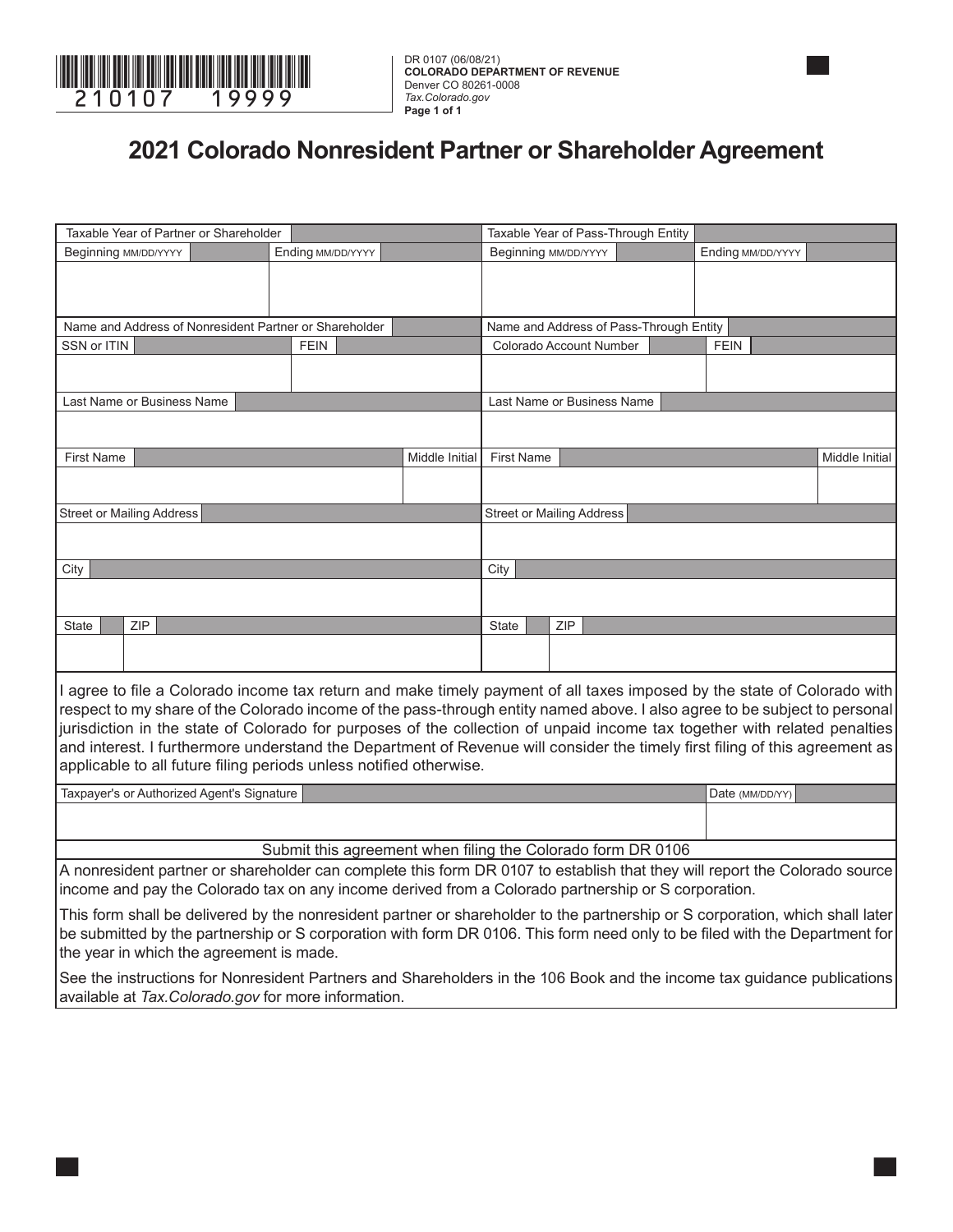

**COLORADO DEPARTMENT OF REVENUE** Denver CO 80261-0008 *Tax.Colorado.gov* **Page 1 of 1**



#### **2021 Statement of Colorado Tax Remittance for Nonresident Partner or Shareholder**

In general, partnerships and S Corporations must remit tax payments on behalf of their nonresident partners or shareholders using this DR 0108. However, a payment should not be remitted using DR 0108 for any nonresident partner or shareholder included in a composite return. Payments remitted with DR 0108 are due on the 15th day of the fourth month following the end of the taxable year.

#### **ATTENTION TAXPAYERS:**

*Please note*, a **MAXIMUM** of fifty (50) DR 0108 forms may be submitted with a single payment in a single envelope or mailing. DR 0108 totals must exactly match the payments. The Department **WILL NOT** transfer the funds on behalf of the partnership and payments without matching DR 0108 forms **WILL be RETURNED**. **DO NOT** remit payment via EFT.

See the instructions for Nonresident Partners and Shareholders in the Book 106 for more information.

| DR 0108 (11/05/20)                                                                                                                                                                                                                                                                                                                                                                                                                                                                                                                                   |                         |     |              |             |                |
|------------------------------------------------------------------------------------------------------------------------------------------------------------------------------------------------------------------------------------------------------------------------------------------------------------------------------------------------------------------------------------------------------------------------------------------------------------------------------------------------------------------------------------------------------|-------------------------|-----|--------------|-------------|----------------|
| Return this form with check or money order payable to the "Colorado Department of Revenue". Mail payments to Colorado Department<br>of Revenue, Denver, Colorado 80261-0008. These addresses and zip codes are exclusive to the Colorado Department of Revenue, so<br>a street address is not required. Enter on DR 0108 the name and Social Security number, ITIN or FEIN of the nonresident partner or<br>shareholder who will ultimately claim this payment. Do not send cash. Enclose, but do not staple or attach, your payment with this form. |                         |     |              |             |                |
| Shareholder or Partner is (Mark one):                                                                                                                                                                                                                                                                                                                                                                                                                                                                                                                |                         |     |              |             |                |
| Individual (SSN or ITIN)<br>Estate or Trust (FEIN)                                                                                                                                                                                                                                                                                                                                                                                                                                                                                                   |                         |     |              |             |                |
| SSN or ITIN<br><b>FEIN</b>                                                                                                                                                                                                                                                                                                                                                                                                                                                                                                                           |                         |     |              |             |                |
|                                                                                                                                                                                                                                                                                                                                                                                                                                                                                                                                                      |                         |     |              |             |                |
| Last name of nonresident partner or shareholder                                                                                                                                                                                                                                                                                                                                                                                                                                                                                                      |                         |     |              |             |                |
|                                                                                                                                                                                                                                                                                                                                                                                                                                                                                                                                                      |                         |     |              |             |                |
| <b>First Name</b>                                                                                                                                                                                                                                                                                                                                                                                                                                                                                                                                    |                         |     |              |             | Middle Initial |
|                                                                                                                                                                                                                                                                                                                                                                                                                                                                                                                                                      |                         |     |              |             |                |
| <b>Address</b>                                                                                                                                                                                                                                                                                                                                                                                                                                                                                                                                       |                         |     |              |             |                |
|                                                                                                                                                                                                                                                                                                                                                                                                                                                                                                                                                      |                         |     |              |             |                |
| City                                                                                                                                                                                                                                                                                                                                                                                                                                                                                                                                                 |                         |     | <b>State</b> | ZIP         |                |
|                                                                                                                                                                                                                                                                                                                                                                                                                                                                                                                                                      |                         |     |              |             |                |
| Do not use this form for a Corporation or Partnership                                                                                                                                                                                                                                                                                                                                                                                                                                                                                                |                         |     |              |             |                |
| Name of Pass-Through Entity                                                                                                                                                                                                                                                                                                                                                                                                                                                                                                                          | Colorado Account Number |     |              | <b>FEIN</b> |                |
|                                                                                                                                                                                                                                                                                                                                                                                                                                                                                                                                                      |                         |     |              |             |                |
| Address                                                                                                                                                                                                                                                                                                                                                                                                                                                                                                                                              |                         |     |              |             |                |
|                                                                                                                                                                                                                                                                                                                                                                                                                                                                                                                                                      |                         |     |              |             |                |
| City                                                                                                                                                                                                                                                                                                                                                                                                                                                                                                                                                 |                         |     | State        | ZIP         |                |
|                                                                                                                                                                                                                                                                                                                                                                                                                                                                                                                                                      |                         |     |              |             |                |
| The State may convert your check to a one-time electronic banking transaction. Your bank account may be debited as early as the same day received by the State. If converted, your check will<br>not be returned. If your check is rejected due to insufficient or uncollected funds, the Department of Revenue may collect the payment amount directly from your bank account electronically.                                                                                                                                                       |                         |     |              |             |                |
| If No Payment Is Due, Do Not File This Form.                                                                                                                                                                                                                                                                                                                                                                                                                                                                                                         |                         |     |              |             |                |
| 1. Colorado-source income for nonresident partner or shareholder                                                                                                                                                                                                                                                                                                                                                                                                                                                                                     | 1                       | 1\$ |              |             |                |
| 2. Colorado tax remitted, 4.55% of amount on line 1                                                                                                                                                                                                                                                                                                                                                                                                                                                                                                  | 2                       | 5   |              |             |                |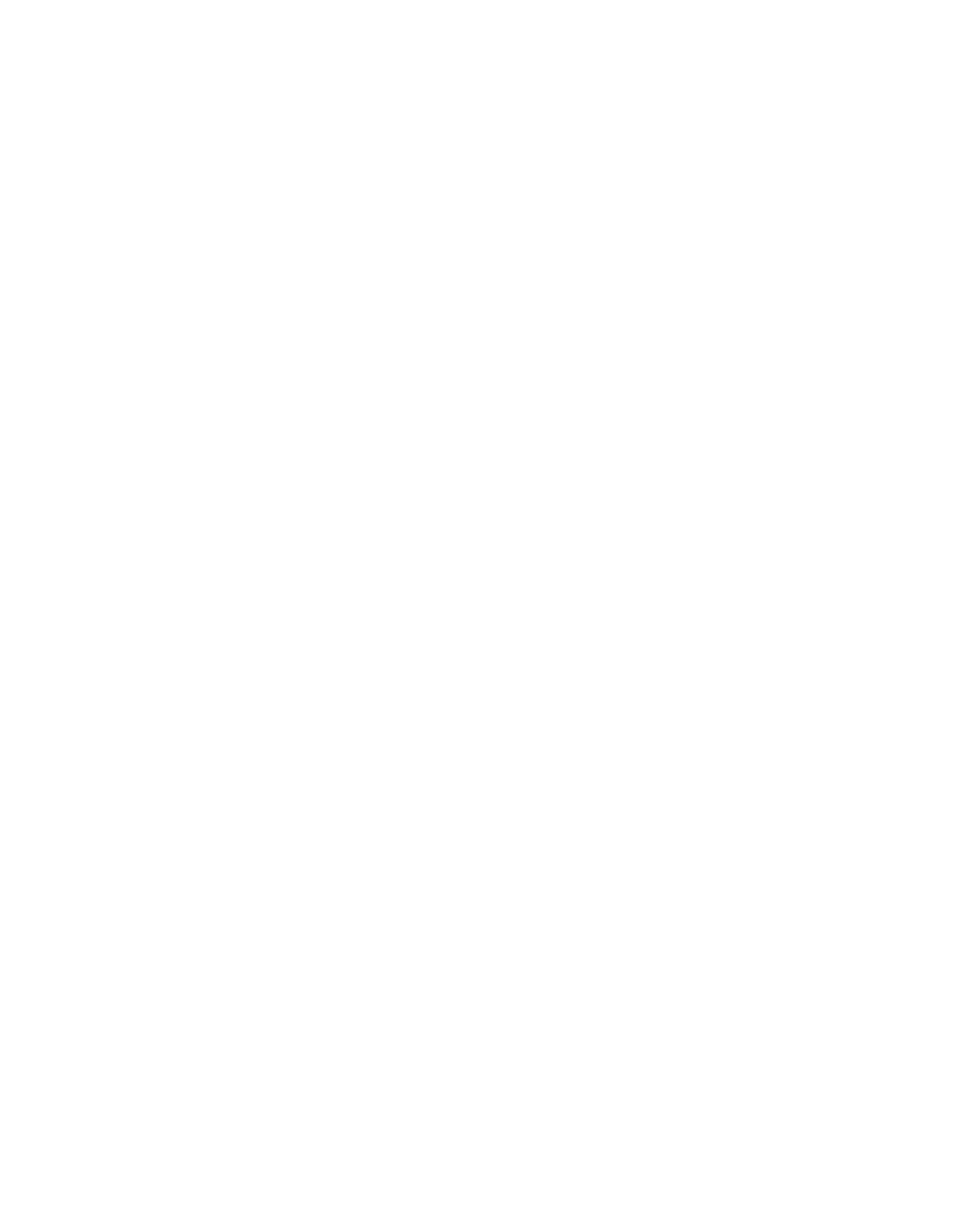#### **106 Book Instructions**

This filing guide will assist you with completing your Colorado Income Tax Return. Please read through this guide before starting your return. Once you finish the form, file it with a computer, smartphone or tablet using our free and secure Revenue Online service at *Colorado.gov/RevenueOnline*. You may also file using private e-File software or with a paid tax preparer. You significantly reduce the chance of errors by filing your return electronically. If you cannot file electronically for any reason, mail the enclosed forms as instructed. All Colorado forms and publications referenced in this guide are available for download at *[Tax.Colorado.gov](http://Tax.Colorado.gov)* — the official Taxation website.

Any partnership or S corporation must file a DR 0106 for any year it is doing business in Colorado. A partnership or S corporation is doing business in Colorado whenever it meets the criteria set forth in Regulation 39-22-301.1. Partnerships subject to these requirements include any syndicate, group, pool, joint venture, or other unincorporated organization through or by means of which any business, financial operation, or venture is carried on, and which is not, for federal income tax purposes, considered a C corporation, trust, or estate.

**A change or correction on your return must be reported on a corrected DR 0106 on Revenue Online. If filing on paper, mark the Amended Return box at the top of the corrected DR 0106.** The corrected form must include all required schedules even if the schedule was submitted with the original return and has not changed.

#### **Due Dates For Filing Return**

The return is due to be filed the fifteenth day of the fourth month after the close of the tax year, or after the automatic six-month extension if applicable. See the extension payment instructions for further information. Calendar year 2021 returns are **due on April 15, 2022**. If the due date falls on a weekend or federal holiday, return will be due the next business day.

#### **Nonresident Partners and Shareholders**

Partnerships and S corporations are required to ensure that its nonresident partners and shareholders satisfy their Colorado income tax liabilities resulting from the Coloradosource partnership or S corporation income. This is accomplished in one of three ways:

- File a composite return on behalf of the nonresident partners or shareholders. The tax due on the composite filing shall be 4.5% of the Colorado-source income of the partners or shareholders included in the composite return.
- Provide a completed DR 0107 for each nonresident partners or shareholders establishing that they will file a Colorado income tax return. The partnership or S corporation is responsible for collecting each DR 0107 and submitting them to the Department.

• Remit payment with a completed DR 0108 for each nonresident partner or shareholder. The required payment is 4.5% of the nonresident partner or shareholder's Colorado source income. A separate DR 0108 must be submitted for each partner or shareholder for whom payment is made. Submit no more than 50 DR 0108 forms with a single check.

You must indicate on Part III of this return which of these three filing requirements has been elected by each nonresident partner or shareholder. Refer to publication FYI Income 54 for additional information on composite filing, the agreement to file form DR 0107, and the withholding form DR 0108.

Information, guidance publications and forms are available at *[Tax.Colorado.gov.](http://Tax.Colorado.gov)*

#### **Declaration of Estimated Tax**

Estimated payments are required if the tax attributable to any partner or shareholder included in a composite return is expected to exceed \$1,000. Such estimated payments should be remitted with form DR 106EP.

#### **Distributions**

Colorado modifications and credits are allocated to shareholders and partners pursuant to applicable state law. Advise each Colorado partner, shareholder or member of their share of the partnership or S corporation modifications and credits. Advise each resident shareholder of their share of any income tax paid to other states by the corporation so they can compute the credit for tax paid to other state(s).

#### **Apportionment of Income**

Partnerships and S corporations doing business in more than one state must apportion their income as described below. This ensures income is reported to the state in which the income is earned and taxable. See the Corporate Income Tax Guide for details regarding the following apportionment methods.

#### **Partnerships**

Income is generally apportioned in one of two ways:

- Single–sales factor
- Colorado–source income of nonresident individuals method

#### **S Corporations**

Income is generally apportioned using the single–sales method.

**Not Apportioning Income** - An S corporation doing business only in Colorado will source 100% of its income to Colorado.

*Single–Sales Factor* — All business income must be apportioned using the single-sales factor. Nonbusiness income may either be directly allocated to the appropriate state or treated as business income, subject to the single– sales factor apportionment. Complete and include Part IV with your return if you are apportioning income using the single–sales factor apportionment method.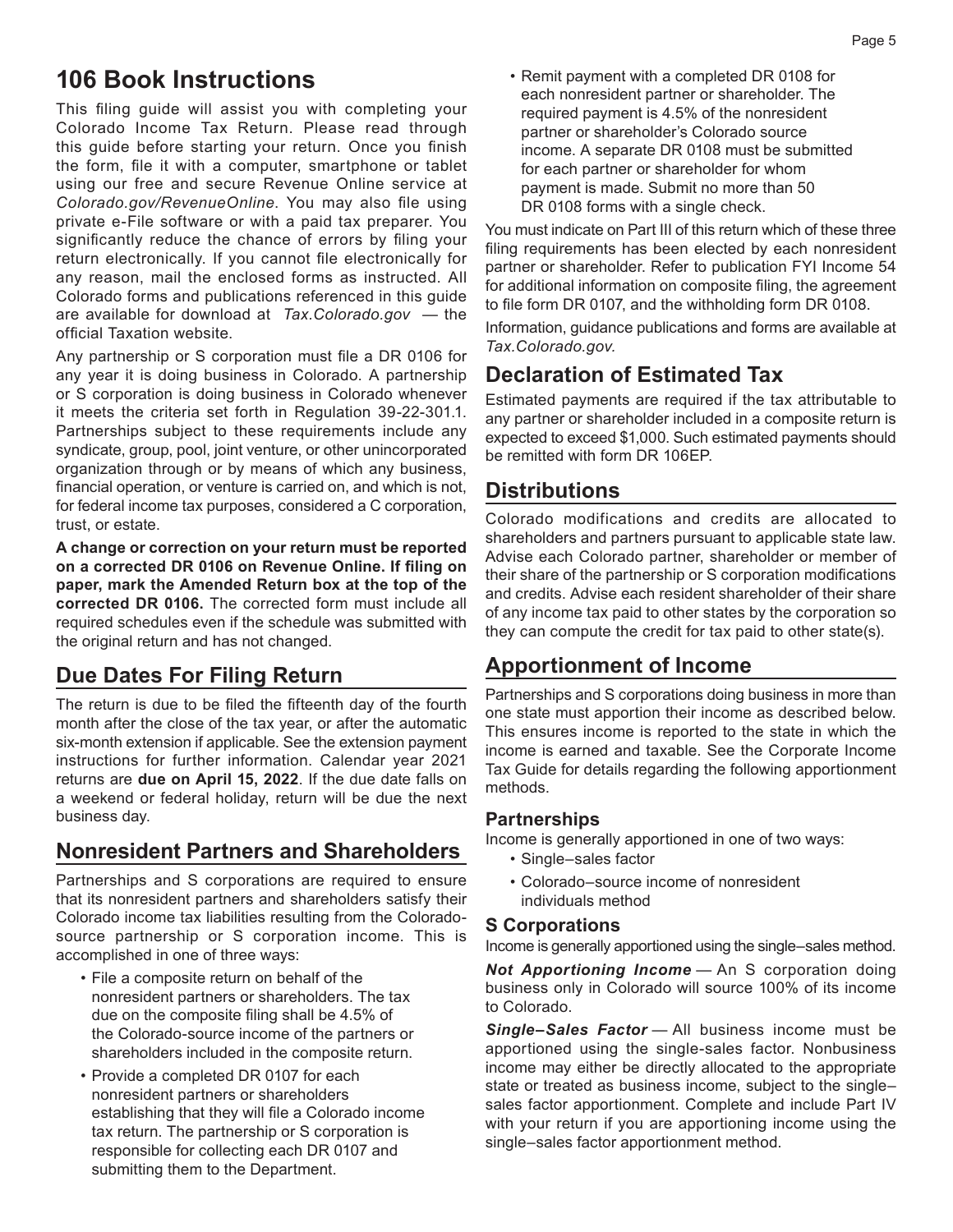*Colorado–Source Income of Nonresident*—Colorado– source income apportioned under §39-22-109, C.R.S., is computed by including income that is determined to be from Colorado sources. Include a schedule with form DR 0106 explaining how Colorado–source income was determined. Modifications may be sourced to Colorado only to the extent that the income to which they relate is sourced to Colorado.

### **Completing the DR 0106**

#### **Income**

**Line [1](#page-9-0)** Enter the ordinary income or (loss) from line 1 of federal Schedule K.

**Line [2](#page-9-1)** Enter the total of all other income listed on federal Schedule K. For partnerships, this would be the total of the amounts entered on lines 2, 3c, 4, 5, 6a, 7, 8, 9a, 10 and 11 of federal Schedule K. For S corporations, this would be the total of the amounts entered on lines 2, 3c, 4, 5a, 6, 7, 8a, 9 and 10 of federal Schedule K. Also include any gain from the sale of assets subject to section 179 of the Internal Revenue Code that is not reported on Schedule K.

#### **Modifications and Deductions**

**Line [3](#page-9-2)** Enter the Colorado modifications that increase federal income.

Enter any interest income (net of premium amortization) from state or municipal obligations subject to tax by Colorado. Do not include interest from obligations issued by the State of Colorado or a subdivision thereof.

**Line [4](#page-9-3)** Sum of lines [1](#page-9-0) through [3](#page-9-2).

**Line [5](#page-9-4)** Enter the allowable deductions from federal Schedule K. For partnerships, this would be the total of lines 12, 13c(2), and 13d of federal Schedule K; and for S corporations, this would be the total of lines 11, 12c(2), and 12d of federal Schedule K. Do not include amounts provided for informational pass-through purposes only (for example: domestic production activities deduction amounts).

Charitable contributions (line 13a, Schedule K, Form 1065, or line 12a, Schedule K, Form 1120S) and investment interest expense (line 13b, Schedule K, Form 1065, or line 12b, Schedule K, Form 1120-S) may be included on line [5](#page-9-4) of the DR 0106, but only if a composite return is being filed for the 4.5% tax of the nonresident partners or shareholders. Report deductions that are directly related to business operations. Deductions that are not directly related to business operations may not be deducted as part of the composite return. Partners that wish to calculate and claim the benefit of these deductions must do so by filing individual Colorado income tax returns and may not be included in the composite return.

#### **Line [6](#page-9-5) Colorado Marijuana Business Deduction**

For Colorado-licensed marijuana businesses, list any expenditure that is eligible to be claimed as a federal income tax deduction but is disallowed by section 280E of the Internal Revenue Code because marijuana is a controlled substance under federal law.

To calculate this deduction, you must create pro forma federal

schedule(s) for Business Profit or Loss as if the federal government would have allowed the expenditures from the marijuana business. The Colorado deduction shall be the difference between the profit/loss as calculated on the ACTUAL schedule(s) filed with the federal return and the pro forma schedule(s) described above. You must include the pro forma schedule(s), the MED license number and the actual federal schedule(s) with your Colorado return to receive this deduction.

**Line [7](#page-9-6)** To the extent of that which was included in the federal taxable income on line [4](#page-9-3) of the DR 0106, enter the sum of the following:

- Any interest income earned on obligations of the United States government and any interest income earned on obligations of any authority, commission, or instrumentality of the United States to the extent such obligations are exempt from state tax under federal law.
- The modification for foreign source income of an export taxpayer. For purposes of this modification, an "export taxpayer" means: 1.) any partnership which sells 50% or more of its products which are produced in Colorado in states other than Colorado, or in foreign countries; **or** 2.) if the gross receipts of such partnership are derived from the performance of services, such services are performed in Colorado by a partner or employee of the partnership and 50% or more of such services provided by the partnership are sold or provided to persons outside of Colorado. If a partnership qualifies as an export taxpayer, it may exclude for Colorado income tax purposes any income or gain which constitutes foreign source income for federal income tax purposes.

Neither the C corporation foreign income exclusion or the partnership export taxpayer foreign source income modification may be claimed by an S corporation or passed through to its shareholders.

#### **Colorado–Source Income**

**Line [10](#page-10-0)** Enter the Colorado-source income. If part of the income is not Colorado-source income, see the instructions for Apportionment of Income. The Colorado income tax statute provides that in determining the source of a nonresident partner's income, no effect shall be given to a provision in the partnership agreement which characterizes payments to the partner as being for services or for the use of capital. Thus payments to partners, whether salaries or interest, shall be construed to be from Colorado sources and taxable by Colorado in the same ratio as is the ordinary income of the partnership.

The partnership will not normally determine income from Colorado sources for any corporate partner as the corporation will include its share of the partnership's income and factors in its own income and factors subject to allocation and apportionment.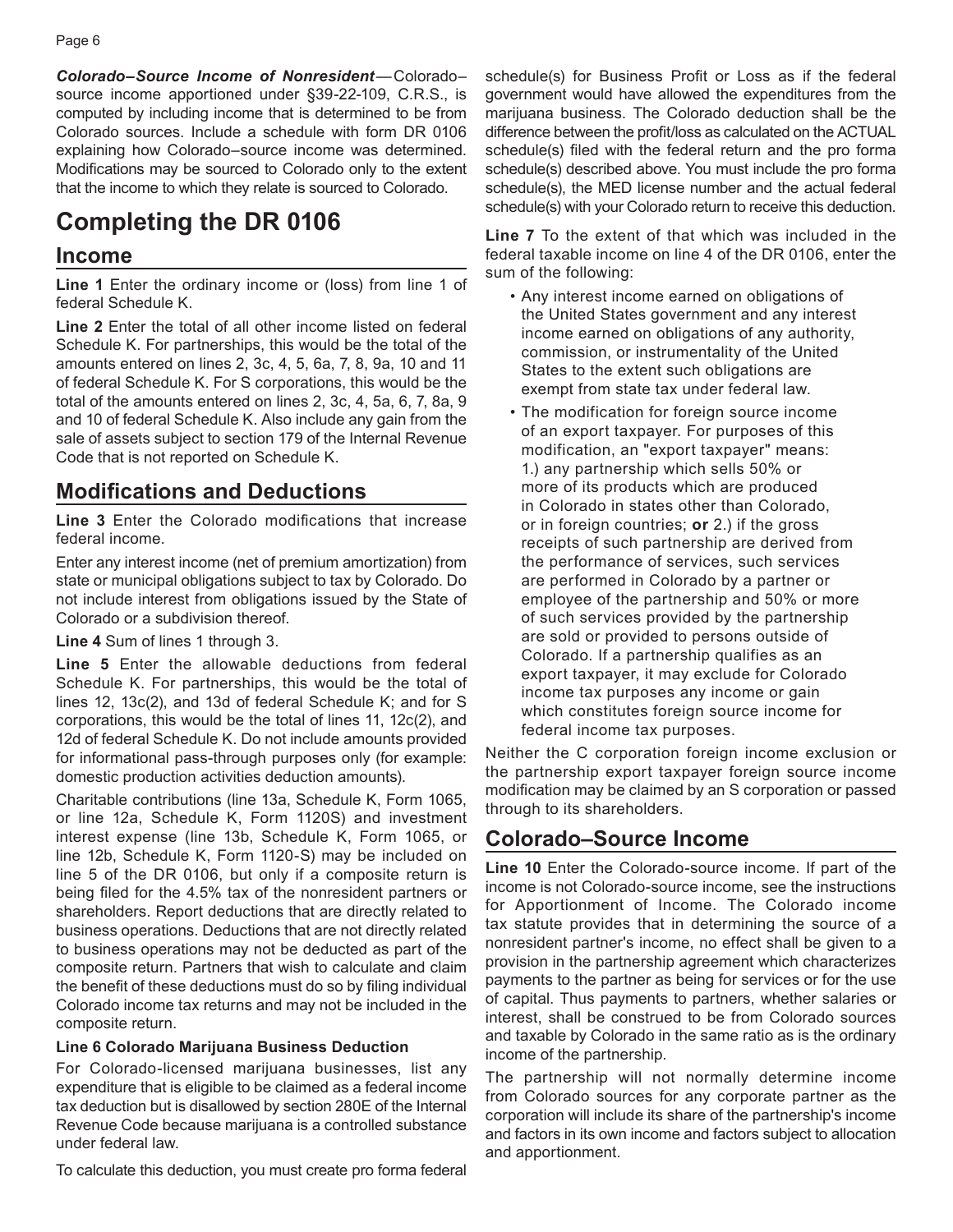#### **Composite Return**

*Complete lines [11](#page-10-1) through [26](#page-10-2) of the DR 0106 only if a composite return is being filed for nonresident partners or shareholders.*

**Line [11](#page-10-1)** Enter the Colorado-source income of the nonresident partners or shareholders who are included in the composite return.

**Line [12](#page-10-3)** Enter 4.5% of the Colorado-source income reported on line [11](#page-10-1).

**Line [13](#page-10-4)** Enter the non-refundable tax credits from the DR 0106CR line [27](#page-18-0), Column C that are allocated to the nonresident partners or shareholders included in the composite return. Do not include any amounts from Column B on this line. You must submit the DR 0106CR with your return.

**Line [14](#page-10-5)** Enter the gross conservation easement credit available to the nonresident partners or shareholders included in the composite return from the DR 1305G line 33. You must submit the DR 1305G with your return.

**Line [15](#page-10-6)** Net tax. Add line [13](#page-10-4) and [14](#page-10-5), then subtract this sum from line [12](#page-10-3). The sum of [13](#page-10-4) and [14](#page-10-5) may not exceed the amount on line [12](#page-10-3).

**Line [16](#page-10-7)** Carefully review payment records before completing this line. Use Revenue Online (*Colorado.gov/RevenueOnline*) to verify estimated taxes paid on the account. Doing so will reduce processing delays. Enter the amount of credit for prepayments. Include the sum of the following on line [16](#page-10-7):

- estimated tax payments for 2021; *and*
- any overpayment from 2020 that was carried forward to 2021 ; and
- extension payment(s) remitted with the DR 0158-N; *and*
- payments remitted with the DR 1079 to satisfy withholding requirements for the sale of Colorado real estate that closed during the tax year for which you are filing this return. You must submit the DR 1079 with your return.

**Line [17](#page-10-8)** Enter the amount of withholdings reported on Form W-2G made on lottery or gambling winnings. This will not apply to most taxpayers. You must submit the W-2G(s) with your return.

**Line [18](#page-10-9)** Enter the refundable tax credits from the DR 0106CR line [31](#page-18-1), Column C that are allocated to the nonresident partners or shareholders included in the composite return. Do not include any amounts from Column B on this line. You must submit the DR 0106CR with your return.

**Line [20](#page-10-10)** If 90% of the tax is not paid by the due date, you must add a delinquent payment penalty. The penalty is the greater of \$5 or 5% of the additional tax due for the first month of delinquency and 0.5% for each additional month up to a maximum of 12%.

**Line [21](#page-10-11)** Interest is due on any unpaid tax balance paid after the due date. The interest rate is 3%, but increases to 6% for any amount unpaid after 30 days.

**Line [22](#page-10-12)** The estimated tax penalty is computed for each partner or shareholder on form DR 0204. This penalty applies only when the tax due for an individual included in the composite filing is more than \$1,000. If this penalty is due, you must submit form DR 0204 for each individual who owes the penalty and include the total penalty on line [23.](#page-10-13) If you over compute your estimated tax penalty from what the Department calculates, any amount of overpayment of penalty will be refunded to you.

**Line [23](#page-10-13)** Enter the balance due, including any penalty or interest due from lines [20,](#page-10-10) [21,](#page-10-11) and [22.](#page-10-12)

**Line [24](#page-10-14)** If the credits on line [19](#page-10-15) exceed the tax due on line [15,](#page-10-6) enter the amount of the overpayment on line [24](#page-10-14).

**Line [25](#page-10-16)** Enter the amount from line [24](#page-10-14) you want to credit to next year's estimated tax.

**Line [26](#page-10-2)** Subtract line [25](#page-10-16) from [24](#page-10-14) to calculate the amount of your refund.

**Direct Deposit** – You have the option of authorizing the Department to directly deposit these funds into your bank account. Otherwise, a refund check will be mailed to the address you have designated on this return.

Enter the routing and account numbers and account type. The routing number is 9 digits. Account numbers can be up to 17 characters (numbers and/or letters). Include hyphens, but do NOT enter spaces or special symbols. We recommend that you contact your financial institution to ensure you are using the correct information and that they will honor a direct deposit.

**Intercepted Refunds** – The Department will intercept your refund if you owe back taxes or if you owe a balance to another Colorado government agency or the IRS.

#### **Paid Preparer Authorization**

Mark the "Yes" box to appoint the paid preparer entered on the return as the designee to receive and inspect confidential tax information related to this tax return. If a firm or organization is listed, this tax information authorization will apply to any of its employees. A designee may:

- call for information about the return, including processing time and refund status;
- request copies of notices, bills or transcripts related to the return; *and*
- respond to inquiries regarding calculations and supporting documentation for the return.

However, a designee cannot sign any form or protest, request any other change to the account, receive any refund, or otherwise represent or act on behalf of the taxpayer with the Colorado Department of Revenue.

This authorization expires four years after the date the return is signed. A taxpayer may change or revoke it, or an appointee may withdraw from it. For more information, see the instructions for form DR 0145, Tax Information Authorization or Power of Attorney.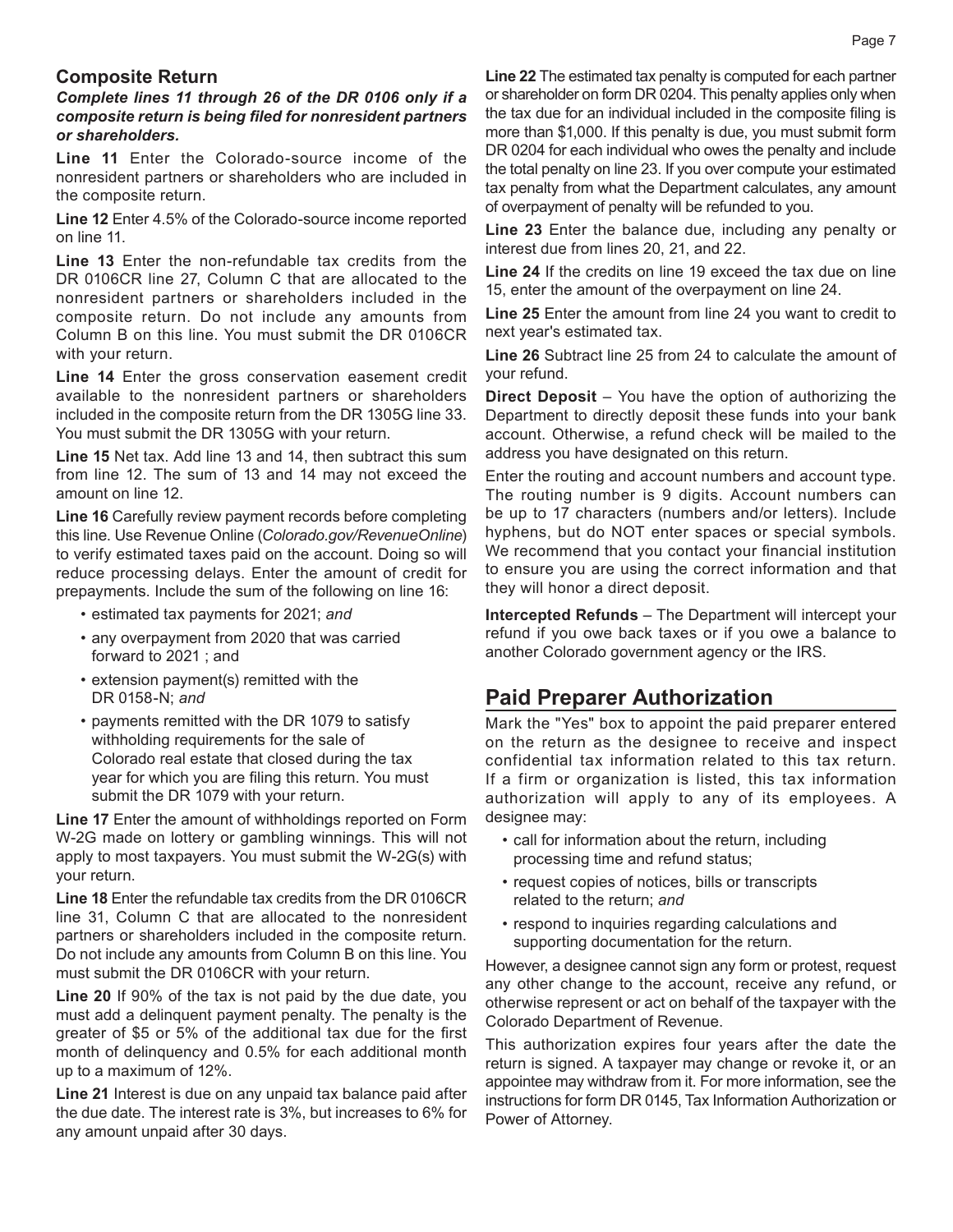

**COLORADO DEPARTMENT OF REVENUE** Denver CO 80261-0008 *Tax.Colorado.gov* **Page 1 of 1**



#### **2021 Automatic Filing Extension for Composite Nonresident Income Tax Return (Calendar year—Due April 15, 2022)**

**Filing extensions are granted automatically. Return this form only if you need to make an additional payment of tax.**

Colorado income tax returns are due the fifteenth day of the fourth month after the end of your tax year, or by April 15 for traditional calendar year filers. If you are unable to file by your prescribed due date, you may file under extension. This will allow you an additional six months to file your return, or until October 15 for traditional calendar year filers. If the due date falls on a weekend or federal holiday, payment will be due the next business day. While there is an extension to file, there is not an extension to the payment due date. Penalty and interest are assessed if certain payment criteria are not met. Please review FYI General 11 for more information on penalty and interest.

#### **Pay Online**

 $\sqrt{2}$ 

Visit *Colorado.gov/RevenueOnline* to pay online. Online payments reduce errors and provide instant payment confirmation. Revenue Online also allows users to submit various forms and to monitor their tax account. Electronic Funds Transfer (EFT) Debit and Credit options are free services offered by the department. EFT services require pre-registration before payments can be made. Visit *Tax.Colorado.gov/electronic-funds-transfer* for more information.

The DR 0158-N is not required to be sent if an online payment is made. Please be advised that a nominal processing fee may apply to e-check or credit card payments.

#### **Pass-Through Entities**

Use this form only if the entity intends to file a composite return and claim the extension payment against the tax reported on the composite return. Payments made using the DR 0158-N for the composite entity cannot be distributed to or claimed on individual partner or shareholder returns.

| I DR 0158-N (06/02/21)                                                                                                                                                                                                                                    |                                                                                                                       |
|-----------------------------------------------------------------------------------------------------------------------------------------------------------------------------------------------------------------------------------------------------------|-----------------------------------------------------------------------------------------------------------------------|
|                                                                                                                                                                                                                                                           | For the calendar year 2021 or the fiscal year                                                                         |
| Fiscal Year Beginning (MM/DD/21)                                                                                                                                                                                                                          | Fiscal Year Ending (MM/DD/YY)                                                                                         |
|                                                                                                                                                                                                                                                           |                                                                                                                       |
|                                                                                                                                                                                                                                                           |                                                                                                                       |
|                                                                                                                                                                                                                                                           | Return this form with check or money order payable to the "Colorado Department of Revenue". Mail payments to Colorado |
|                                                                                                                                                                                                                                                           | Department of Revenue, Denver, Colorado 80261-0008. These addresses and ZIP codes are exclusive to the Colorado       |
|                                                                                                                                                                                                                                                           | Department of Revenue, so a street address is not required. Write your Colorado Account Number or Federal Employer    |
| or attach, your payment with this form.                                                                                                                                                                                                                   | Identification Number and "2021 DR 0158-N" on your check or money order. Do not send cash. Enclose, but do not staple |
|                                                                                                                                                                                                                                                           |                                                                                                                       |
| <b>FEIN</b>                                                                                                                                                                                                                                               | Colorado Account Number                                                                                               |
|                                                                                                                                                                                                                                                           |                                                                                                                       |
| <b>Business Name</b>                                                                                                                                                                                                                                      |                                                                                                                       |
|                                                                                                                                                                                                                                                           |                                                                                                                       |
|                                                                                                                                                                                                                                                           |                                                                                                                       |
| Address                                                                                                                                                                                                                                                   |                                                                                                                       |
|                                                                                                                                                                                                                                                           |                                                                                                                       |
|                                                                                                                                                                                                                                                           |                                                                                                                       |
| City                                                                                                                                                                                                                                                      | <b>ZIP</b><br><b>State</b>                                                                                            |
|                                                                                                                                                                                                                                                           |                                                                                                                       |
|                                                                                                                                                                                                                                                           | <b>Amount of Payment</b>                                                                                              |
| The State may convert your check to a one-time electronic banking transaction. Your bank account may be debited as early as the same                                                                                                                      |                                                                                                                       |
| day received by the State. If converted, your check will not be returned. If your check is rejected due to insufficient or uncollected funds,<br>the Department of Revenue may collect the payment amount directly from your bank account electronically. |                                                                                                                       |
| ----------                                                                                                                                                                                                                                                | - - -                                                                                                                 |

**DO NOT CUT – Return Full Page IF NO PAYMENT IS DUE, DO NOT FILE THIS FORM**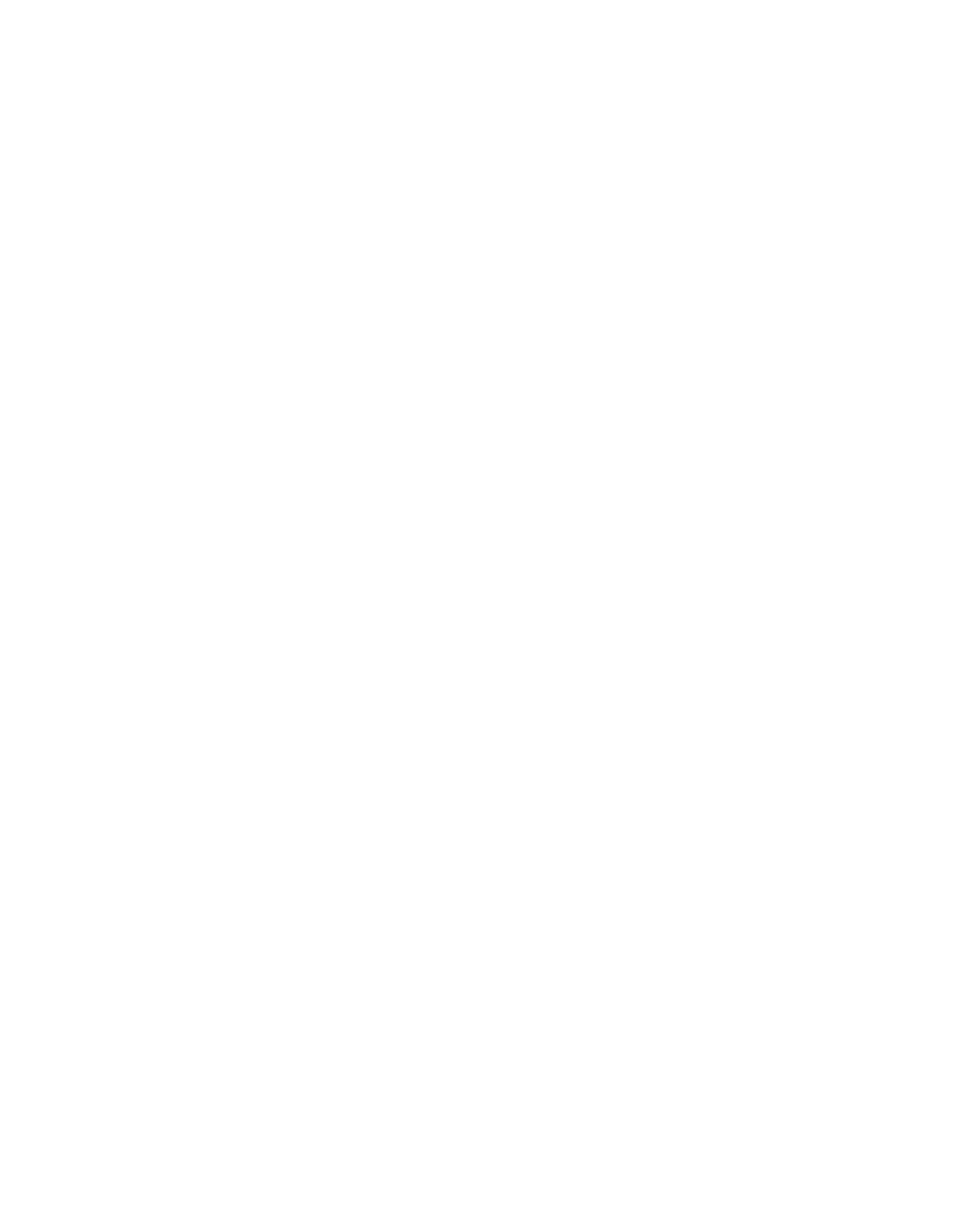

**COLORADO DEPARTMENT OF REVENUE** *Tax.Colorado.gov* **Page 1 of 6**

#### **2021 Colorado Partnership and S Corporation and Composite Nonresident Income Tax Return**

<span id="page-9-7"></span><span id="page-9-6"></span><span id="page-9-5"></span><span id="page-9-4"></span><span id="page-9-3"></span><span id="page-9-2"></span><span id="page-9-1"></span><span id="page-9-0"></span>

| Fiscal Year Beginning (MM/DD/21)<br>Ending (MM/DD/YY)                                           | Mark for <b>Amended</b> Return                                                                                                                        |                                                  |                            |                                       |
|-------------------------------------------------------------------------------------------------|-------------------------------------------------------------------------------------------------------------------------------------------------------|--------------------------------------------------|----------------------------|---------------------------------------|
|                                                                                                 |                                                                                                                                                       |                                                  |                            | (0043)                                |
| Name of Organization                                                                            |                                                                                                                                                       |                                                  | Colorado Account Number    |                                       |
|                                                                                                 |                                                                                                                                                       |                                                  |                            |                                       |
| Doing Business As                                                                               |                                                                                                                                                       |                                                  | Federal Employer ID Number |                                       |
|                                                                                                 |                                                                                                                                                       |                                                  |                            |                                       |
| Address                                                                                         |                                                                                                                                                       | $\bullet$<br>City                                | <b>State</b>               | ZIP                                   |
|                                                                                                 |                                                                                                                                                       |                                                  |                            |                                       |
|                                                                                                 |                                                                                                                                                       |                                                  |                            |                                       |
| If you are including a statement disclosing a listed or reportable transaction, mark this box ● |                                                                                                                                                       |                                                  |                            |                                       |
| A. This return is being filed for (mark one):                                                   |                                                                                                                                                       |                                                  |                            |                                       |
| Partnership<br>S Corporation<br><b>LLC</b>                                                      | <b>LLP</b><br>LP                                                                                                                                      | LLLP                                             | Association                | Non-Profit                            |
|                                                                                                 |                                                                                                                                                       |                                                  |                            |                                       |
| B. Beginning depreciable assets from federal return                                             |                                                                                                                                                       | C. Ending depreciable assets from federal return |                            |                                       |
|                                                                                                 |                                                                                                                                                       |                                                  |                            |                                       |
| D. Business or profession                                                                       | E. Date of organization or incorporation (MM/DD/YY)                                                                                                   |                                                  |                            |                                       |
|                                                                                                 |                                                                                                                                                       |                                                  |                            |                                       |
|                                                                                                 | $\bullet$                                                                                                                                             |                                                  |                            |                                       |
| F. If this is a final return, mark this box $\bullet$                                           | G. If the IRS has made any adjustments to your federal return or you have<br>filed amended federal returns during the last four years, mark this box: |                                                  |                            |                                       |
| H. Number of partners or shareholders as of year end                                            | Explain:                                                                                                                                              |                                                  |                            |                                       |
|                                                                                                 |                                                                                                                                                       |                                                  |                            |                                       |
| <b>Part I: Computation of Colorado Income</b>                                                   |                                                                                                                                                       |                                                  |                            | <b>Round to the</b><br>nearest dollar |
| 1. Ordinary income from line 1 federal Schedule K                                               |                                                                                                                                                       | 1                                                |                            | 00                                    |
|                                                                                                 |                                                                                                                                                       |                                                  |                            |                                       |
| 2. Sum of all other income                                                                      |                                                                                                                                                       | $\mathbf{2}$<br>$\bullet$                        |                            | 00                                    |
| 3. Modifications increasing federal income                                                      |                                                                                                                                                       | $\mathbf{3}$<br>$\bullet$                        |                            | 00                                    |
| 4. Sum of lines 1 through 3                                                                     |                                                                                                                                                       | 4                                                |                            | 00                                    |
| 5. Allowable deductions from federal Schedule K                                                 |                                                                                                                                                       | 5<br>$\bullet$                                   |                            | 00                                    |
| 6. Colorado Marijuana Business Deduction                                                        |                                                                                                                                                       | 6<br>$\bullet$                                   |                            | 00                                    |
| 7. Other modifications decreasing federal income                                                |                                                                                                                                                       | $\overline{7}$<br>$\bullet$                      |                            | 00                                    |
| 8. Sum of lines 5 through 7                                                                     |                                                                                                                                                       | 8                                                |                            | 00                                    |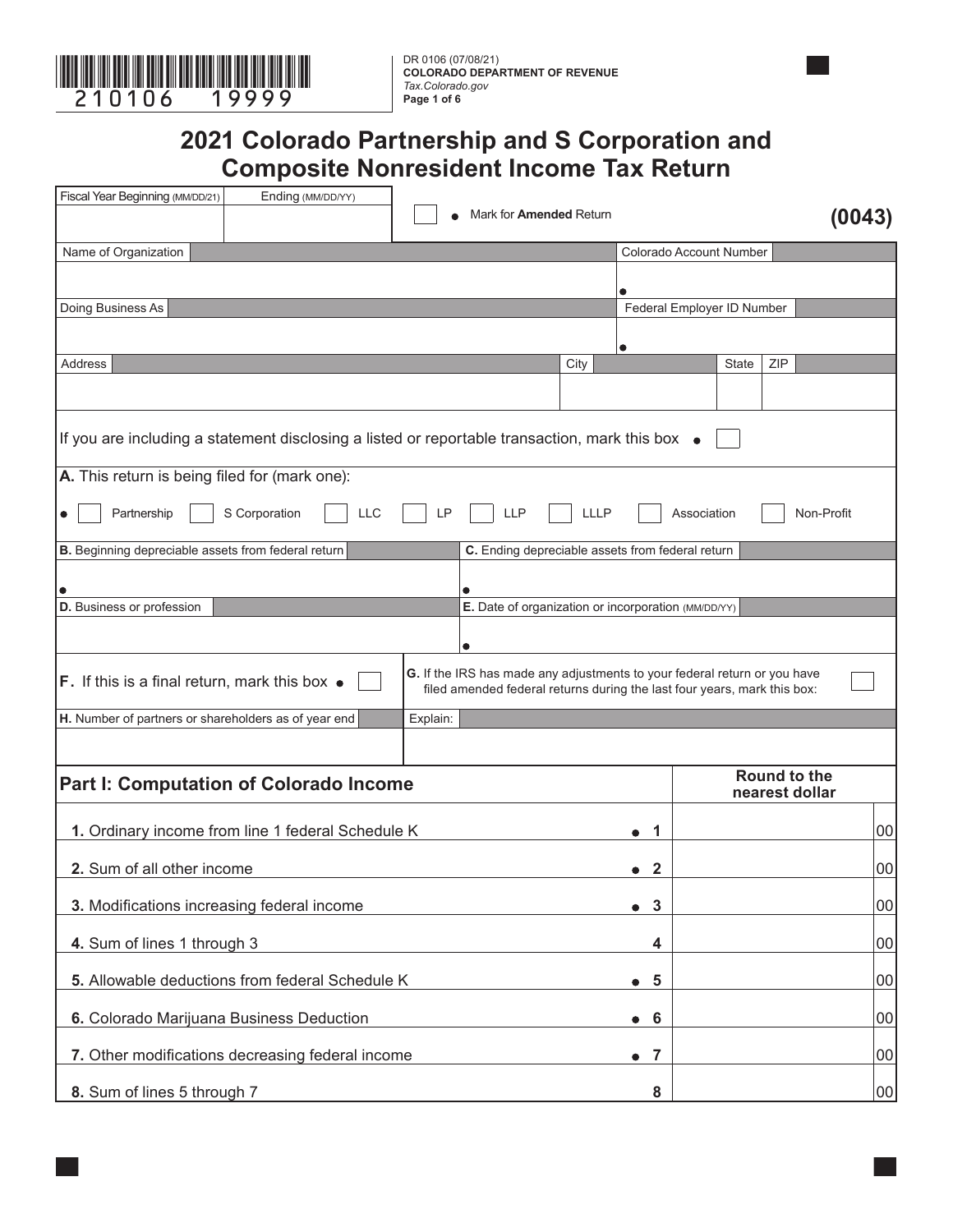

<span id="page-10-17"></span><span id="page-10-16"></span><span id="page-10-15"></span><span id="page-10-14"></span><span id="page-10-13"></span><span id="page-10-12"></span><span id="page-10-11"></span><span id="page-10-10"></span><span id="page-10-9"></span><span id="page-10-8"></span><span id="page-10-7"></span><span id="page-10-6"></span><span id="page-10-5"></span><span id="page-10-4"></span><span id="page-10-3"></span><span id="page-10-2"></span><span id="page-10-1"></span><span id="page-10-0"></span>

| 0106<br>29999                                                                                                                                                                                                                                           | DR 0106 (07/08/21)<br><b>COLORADO DEPARTMENT OF REVENUE</b><br>Tax.Colorado.gov<br>Page 2 of 6 | <b>Form 106</b> |
|---------------------------------------------------------------------------------------------------------------------------------------------------------------------------------------------------------------------------------------------------------|------------------------------------------------------------------------------------------------|-----------------|
| Name                                                                                                                                                                                                                                                    | <b>Account Number</b>                                                                          |                 |
|                                                                                                                                                                                                                                                         |                                                                                                |                 |
| 9. Modified federal taxable income, subtract line 8 from line 4                                                                                                                                                                                         |                                                                                                | 9<br>00         |
| 10. Colorado-Source Income from (mark one):                                                                                                                                                                                                             |                                                                                                |                 |
| Part IV<br>Other (include explanation)                                                                                                                                                                                                                  | Income is all Colorado Income<br>• 10                                                          | 00              |
| Part II: Composite Nonresident Income Tax Return<br>Do not complete lines 11-26 unless you are filing a composite nonresident return.                                                                                                                   |                                                                                                |                 |
| 11. Colorado-source Income of nonresident partners or shareholders electing to be<br>included in this composite filing                                                                                                                                  | $\bullet$ 11                                                                                   | 00              |
| 12. Tax; 4.5% of the amount on line 11                                                                                                                                                                                                                  | $\bullet$ 12                                                                                   | 00              |
| 13. Non-refundable credits from the DR 0106CR line 27 column C, you must include<br>the DR 0106CR with your return.                                                                                                                                     | $\bullet$ 13                                                                                   | 00              |
| 14. Gross Conservation Easement credit allocated to these partners or shareholders from<br>the DR 1305G line 33. You must submit the DR 1305G with your return.<br>15. Net tax, sum of lines 13 and 14, then subtract this sum from line 12. The sum of | $\bullet$ 14                                                                                   | 00              |
| lines 13 and 14 may not exceed the amount on line 12.                                                                                                                                                                                                   |                                                                                                | 15<br>00        |
| 16. Estimated tax, extension payments, and credits                                                                                                                                                                                                      | $\bullet$ 16                                                                                   | 00              |
| 17. Withholding from lottery or gambling winnings                                                                                                                                                                                                       | • 17                                                                                           | 00              |
| 18. Refundable credits from the DR 0106CR line 31 column C, you must include the<br>DR 0106CR with your return.                                                                                                                                         | • 18                                                                                           | 00              |
| 19. Subtotal; sum of lines 16 to 18                                                                                                                                                                                                                     |                                                                                                | 00<br>19        |
| 20. Penalty (include on Line 23)                                                                                                                                                                                                                        | $\bullet$ 20                                                                                   | 00              |
| 21. Interest (include on Line 23)                                                                                                                                                                                                                       | • 21                                                                                           | 00              |
| 22. Estimated tax penalty (include on Line 23)                                                                                                                                                                                                          | $\bullet$ 22                                                                                   | 00              |
| 23. If line 15 is greater than line 19, enter amount owed                                                                                                                                                                                               | $\bullet$ 23                                                                                   |                 |
| 24. Overpayment, subtract line 15 from line 19                                                                                                                                                                                                          |                                                                                                | 24<br>00        |
| 25. Overpayment to be credited to 2022 estimated tax                                                                                                                                                                                                    | • 25                                                                                           | 00              |
| 26. Overpayment to be refunded                                                                                                                                                                                                                          | • 26                                                                                           | 00              |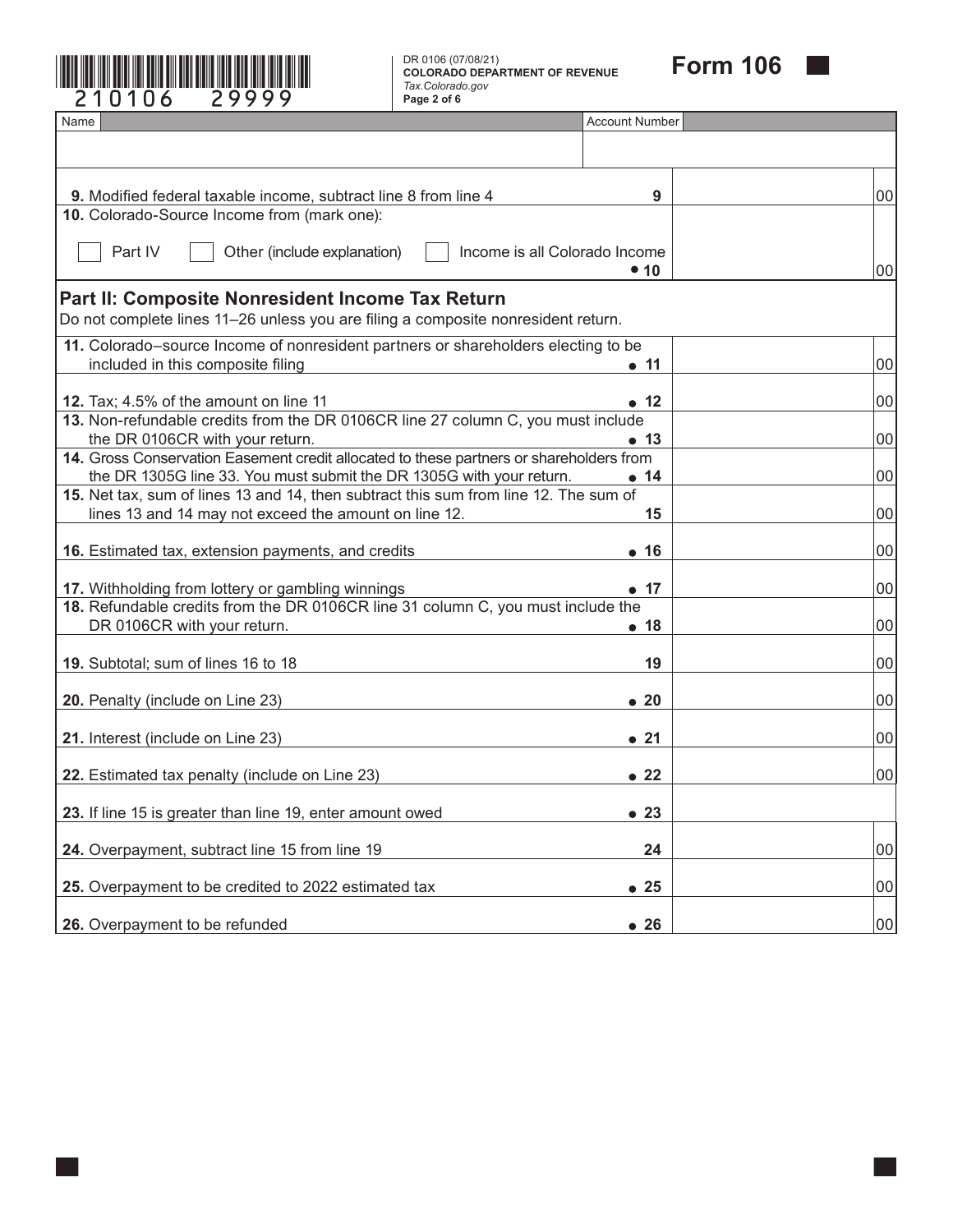| 39999<br>210106                                                                                                                                                                                                                                                                                                                                                                                | DR 0106 (07/08/21)<br><b>COLORADO DEPARTMENT OF REVENUE</b><br>Tax.Colorado.gov<br>Page 3 of 6                                                                                         |                       | <b>Form 106</b><br><b>Part II</b> |  |  |  |  |
|------------------------------------------------------------------------------------------------------------------------------------------------------------------------------------------------------------------------------------------------------------------------------------------------------------------------------------------------------------------------------------------------|----------------------------------------------------------------------------------------------------------------------------------------------------------------------------------------|-----------------------|-----------------------------------|--|--|--|--|
| Name                                                                                                                                                                                                                                                                                                                                                                                           |                                                                                                                                                                                        | <b>Account Number</b> |                                   |  |  |  |  |
|                                                                                                                                                                                                                                                                                                                                                                                                |                                                                                                                                                                                        |                       |                                   |  |  |  |  |
|                                                                                                                                                                                                                                                                                                                                                                                                | declare this return to be true, correct and complete under penalty of perjury in the second degree.                                                                                    |                       |                                   |  |  |  |  |
| Declaration of preparer is based on all information of which preparer has any knowledge.                                                                                                                                                                                                                                                                                                       |                                                                                                                                                                                        |                       |                                   |  |  |  |  |
| Checking<br>Savings<br>Direct Routing Number<br>Type:<br><b>Deposit</b> Account Number                                                                                                                                                                                                                                                                                                         |                                                                                                                                                                                        |                       |                                   |  |  |  |  |
|                                                                                                                                                                                                                                                                                                                                                                                                | Do you want to allow the paid preparer entered below to discuss this return and any related<br>No<br>Yes<br>information with the Colorado Department of Revenue? See the instructions. |                       |                                   |  |  |  |  |
| Signature of partner or signature and title of officer                                                                                                                                                                                                                                                                                                                                         |                                                                                                                                                                                        |                       | Date (MM/DD/YY)                   |  |  |  |  |
|                                                                                                                                                                                                                                                                                                                                                                                                |                                                                                                                                                                                        |                       |                                   |  |  |  |  |
| Person or firm preparing return (name and phone number)                                                                                                                                                                                                                                                                                                                                        |                                                                                                                                                                                        |                       | Date (MM/DD/YY)                   |  |  |  |  |
|                                                                                                                                                                                                                                                                                                                                                                                                |                                                                                                                                                                                        |                       |                                   |  |  |  |  |
| The State may convert your check to a one-time electronic banking transaction. Your bank account may be debited as early as the same day received by the State. If converted, your check will not be returned. If<br>your check is rejected due to insufficient or uncollected funds, the Department of Revenue may collect the payment amount directly from your bank account electronically. |                                                                                                                                                                                        |                       |                                   |  |  |  |  |

#### **File and pay at:** *Colorado.gov/RevenueOnline*

| If you are filing this return with a check or payment,                                                                     | If you are filing this return without a check or payment, |  |  |  |  |  |
|----------------------------------------------------------------------------------------------------------------------------|-----------------------------------------------------------|--|--|--|--|--|
| please mail the return to:                                                                                                 | please mail the return to:                                |  |  |  |  |  |
| COLORADO DEPARTMENT OF REVENUE                                                                                             | COLORADO DEPARTMENT OF REVENUE                            |  |  |  |  |  |
| Denver, CO 80261-0006                                                                                                      | Denver, CO 80261-0005                                     |  |  |  |  |  |
| These addresses and ZIP codes are exclusive to the Colorado Department of Revenue,<br>so a street address is not required. |                                                           |  |  |  |  |  |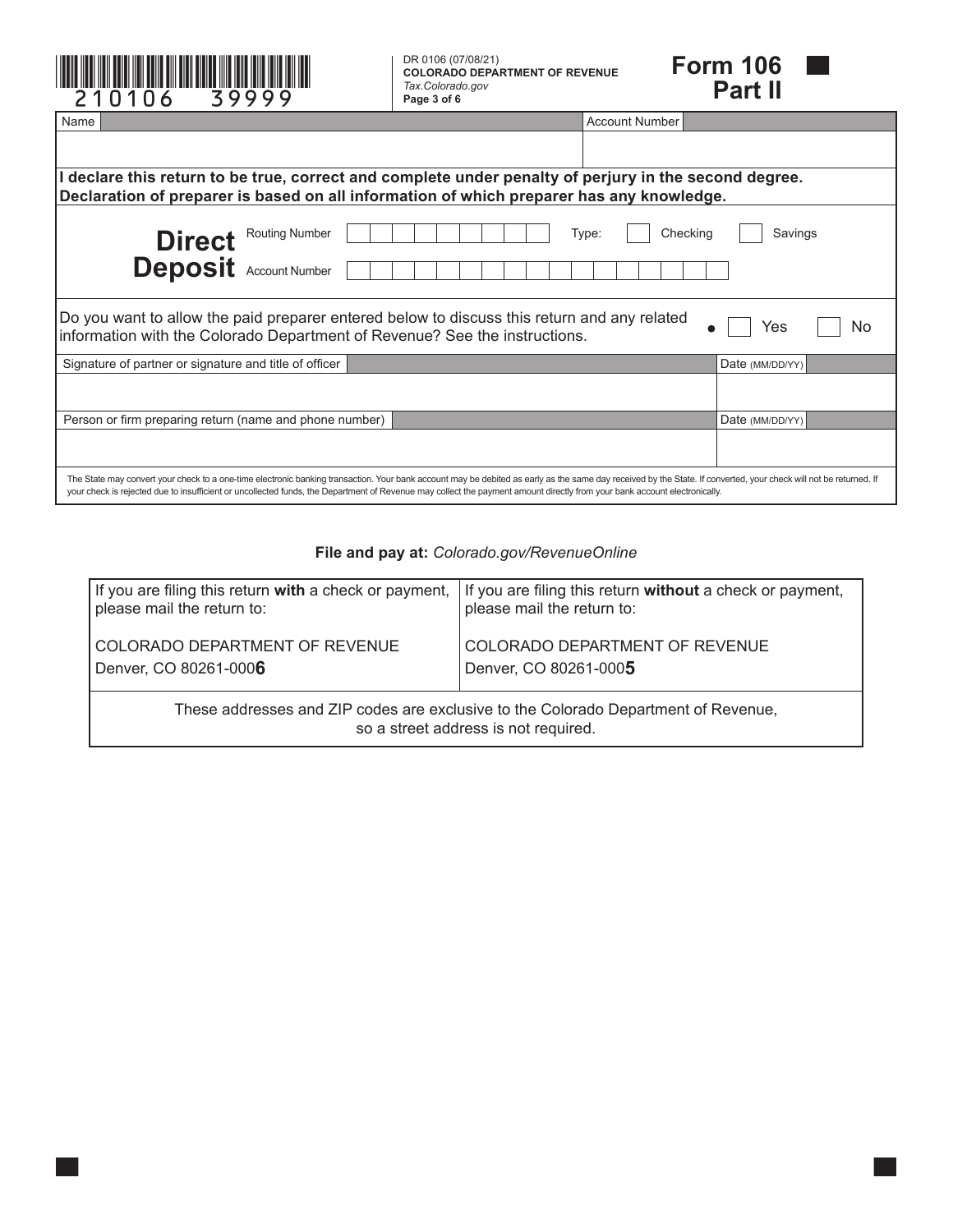

DR 0106 (07/08/21) **COLORADO DEPARTMENT OF REVENUE** *Tax.Colorado.gov* **Page 4 of 6**



#### Do not submit federal K-1 schedules

| Name                                                                                                 |               | <b>Account Number</b>                     |              |     |                                             |
|------------------------------------------------------------------------------------------------------|---------------|-------------------------------------------|--------------|-----|---------------------------------------------|
|                                                                                                      |               |                                           |              |     |                                             |
| <b>Part III: Identification of Partners or Shareholders</b>                                          |               |                                           |              |     |                                             |
| Part III must be completed for each partner/shareholder/member. DO NOT submit federal K-1 schedules. |               |                                           |              |     |                                             |
| Name of Partner or Shareholder                                                                       |               |                                           |              |     | SSN, ITIN, FEIN, or Colorado Account Number |
|                                                                                                      |               |                                           |              |     |                                             |
| Address of Partner or Shareholder                                                                    | City          |                                           | <b>State</b> | ZIP |                                             |
|                                                                                                      |               |                                           |              |     |                                             |
|                                                                                                      |               | Profit/Loss or Stock Ownership Percentage |              |     |                                             |
| DR 0107 Included<br>Composite                                                                        | DR 0108 Filed |                                           |              |     |                                             |
| Name of Partner or Shareholder                                                                       |               |                                           |              |     | SSN, ITIN, FEIN, or Colorado Account Number |
|                                                                                                      |               |                                           |              |     |                                             |
| Address of Partner or Shareholder                                                                    | City          |                                           | <b>State</b> | ZIP |                                             |
|                                                                                                      |               |                                           |              |     |                                             |
|                                                                                                      |               |                                           |              |     |                                             |
|                                                                                                      |               | Profit/Loss or Stock Ownership Percentage |              |     |                                             |
| DR 0107 Included<br>Composite                                                                        | DR 0108 Filed |                                           |              |     |                                             |
| Name of Partner or Shareholder                                                                       |               |                                           |              |     | SSN, ITIN, FEIN, or Colorado Account Number |
|                                                                                                      |               |                                           |              |     |                                             |
| Address of Partner or Shareholder                                                                    | City          |                                           | <b>State</b> | ZIP |                                             |
|                                                                                                      |               |                                           |              |     |                                             |
|                                                                                                      |               | Profit/Loss or Stock Ownership Percentage |              |     |                                             |
| Composite<br>DR 0107 Included                                                                        | DR 0108 Filed |                                           |              |     |                                             |
| Name of Partner or Shareholder                                                                       |               |                                           |              |     | SSN, ITIN, FEIN, or Colorado Account Number |
|                                                                                                      |               |                                           |              |     |                                             |
|                                                                                                      |               |                                           |              |     |                                             |
| Address of Partner or Shareholder                                                                    | City          |                                           | <b>State</b> | ZIP |                                             |
|                                                                                                      |               |                                           |              |     |                                             |
|                                                                                                      |               | Profit/Loss or Stock Ownership Percentage |              |     |                                             |
| Composite<br>DR 0107 Included                                                                        | DR 0108 Filed |                                           |              |     |                                             |
| Name of Partner or Shareholder                                                                       |               |                                           |              |     | SSN, ITIN, FEIN, or Colorado Account Number |
|                                                                                                      |               |                                           |              |     |                                             |
| Address of Partner or Shareholder                                                                    | City          |                                           | State        | ZIP |                                             |
|                                                                                                      |               |                                           |              |     |                                             |
|                                                                                                      |               |                                           |              |     |                                             |
|                                                                                                      |               | Profit/Loss or Stock Ownership Percentage |              |     |                                             |
| Composite<br>DR 0107 Included                                                                        | DR 0108 Filed |                                           |              |     |                                             |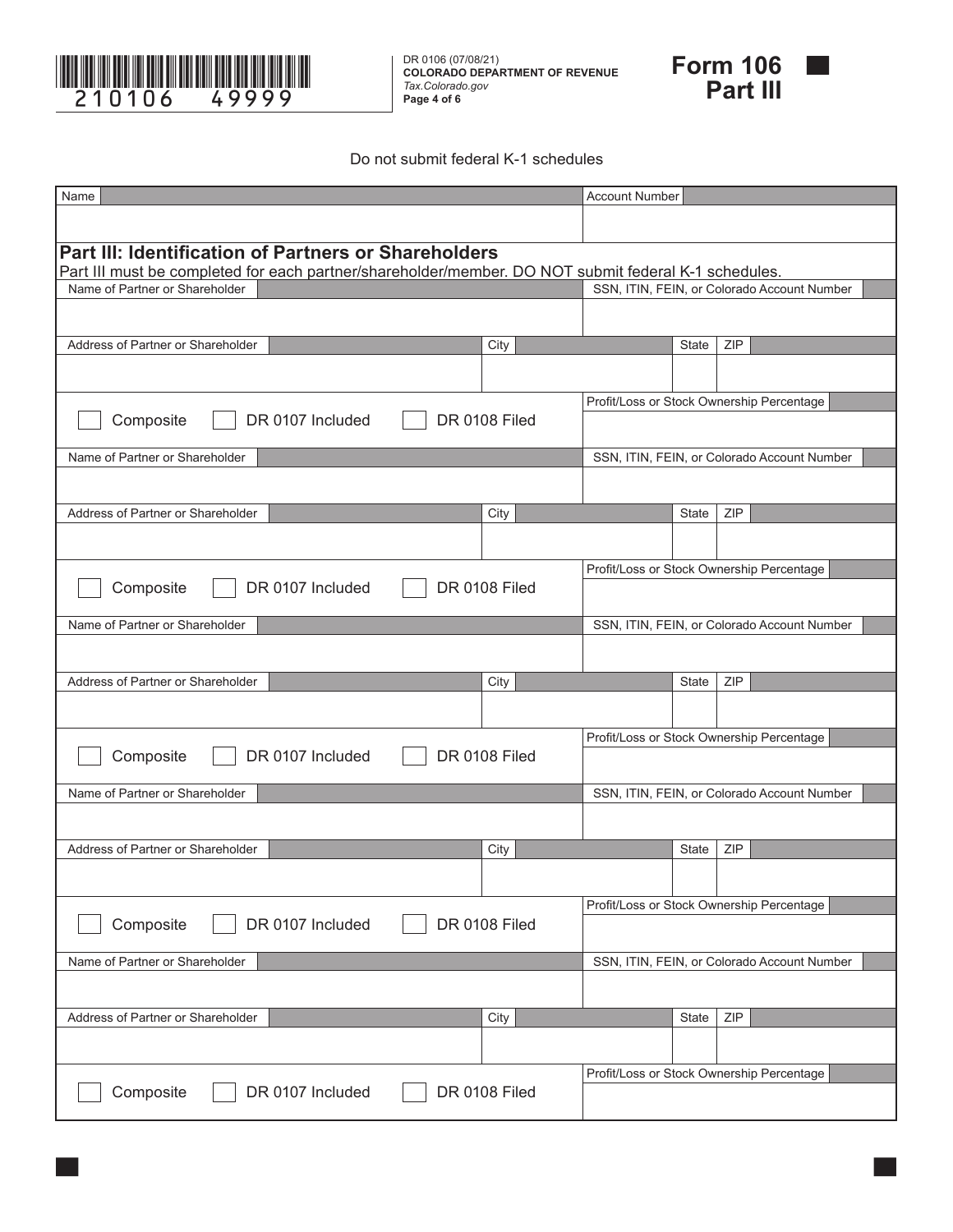

DR 0106 (07/08/21) **COLORADO DEPARTMENT OF REVENUE** *Tax.Colorado.gov* **Page 5 of 6**



Name **Account Number and Account Number and Account Number and Account Number and Account Number** Account Number

<span id="page-13-11"></span><span id="page-13-10"></span><span id="page-13-9"></span><span id="page-13-8"></span><span id="page-13-7"></span><span id="page-13-6"></span><span id="page-13-5"></span><span id="page-13-4"></span><span id="page-13-3"></span><span id="page-13-2"></span><span id="page-13-1"></span><span id="page-13-0"></span>

| Part IV— Apportionable Income Apportioned to Colorado by use of the Receipts Factor                                                                                  |            |              |        |    |
|----------------------------------------------------------------------------------------------------------------------------------------------------------------------|------------|--------------|--------|----|
| Do not send federal return forms or schedules with this return. Complete this form in accordance with section<br>39-22-303.6 C.R.S., and the regulations thereunder. |            |              |        |    |
|                                                                                                                                                                      |            |              |        |    |
| 1. Total modified federal taxable income from the DR 0106, Part I, line 9<br>Apportionable Income Apportioned to Colorado by use of the Receipts Factor              |            |              | 1      | 00 |
| Do Not Include Foreign-source income modified out on the DR 0106, Part I, Line 7                                                                                     |            |              |        |    |
|                                                                                                                                                                      | • Colorado | • Everywhere |        |    |
| 2. Gross receipts from the sale of                                                                                                                                   |            |              |        |    |
| tangible personal property<br>$\bullet$ 2                                                                                                                            | 00         |              | 00     |    |
| 3. Gross receipts from the sale of<br>services<br>$\bullet$ 3                                                                                                        | 00         |              | $00\,$ |    |
| 4. Gross receipts from the sale, rental,                                                                                                                             |            |              |        |    |
| lease, or license of real property • 4                                                                                                                               | 00         |              | $00\,$ |    |
| 5. Gross receipts from the rental, lease, or                                                                                                                         |            |              |        |    |
| license of tangible personal property $\bullet$ 5                                                                                                                    | 00         |              | $00\,$ |    |
| 6. Gross receipts from the sale, rental, lease,<br>or license of intangible property<br>$\bullet$ 6                                                                  | 00         |              | $00\,$ |    |
| 7. Distributive share of partnership                                                                                                                                 |            |              |        |    |
| factors<br>$\bullet$ 7                                                                                                                                               | 00         |              | $00\,$ |    |
| 8. Total receipts (total of lines 2                                                                                                                                  |            |              |        |    |
| through 7 in each column)<br>$\bullet$ 8                                                                                                                             | 00         |              | $00\,$ |    |
| 9. Line 8 (Colorado) divided by line 8 (Everywhere)                                                                                                                  | 9          |              | $\%$   |    |
| Complete lines 10 and 13 only if nonapportionable income is being directly allocated.                                                                                |            |              |        |    |
| If all income is being treated as apportionable income, enter 0 (zero) on lines 10 and 13.                                                                           |            |              |        |    |
|                                                                                                                                                                      |            |              |        |    |
| 10. Less income directly allocable to any state, including Colorado:                                                                                                 |            |              |        |    |
| (a) Net rents and royalties from real or tangible property                                                                                                           |            |              | $00\,$ |    |
|                                                                                                                                                                      |            |              |        |    |
| (b) Capital gains and losses                                                                                                                                         |            |              | $00\,$ |    |
|                                                                                                                                                                      |            |              |        |    |
| (c) Interest and dividends                                                                                                                                           |            |              | 00     |    |
| (d) Patents and copyright royalties                                                                                                                                  | $\bullet$  |              | $00\,$ |    |
|                                                                                                                                                                      |            |              |        |    |
| (e) Other nonapportionable income                                                                                                                                    | $\bullet$  |              | 00     |    |
| (f) Total income directly allocable [add lines (a) through (e)]                                                                                                      |            |              | 10     | 00 |
| 11. Modified federal taxable income subject to apportionment, subtract line 10(f) from line 1                                                                        |            |              | 11     | 00 |
| 12. Income apportioned to Colorado, line 9 multiplied by line 11                                                                                                     |            |              | 12     | 00 |
|                                                                                                                                                                      |            |              |        |    |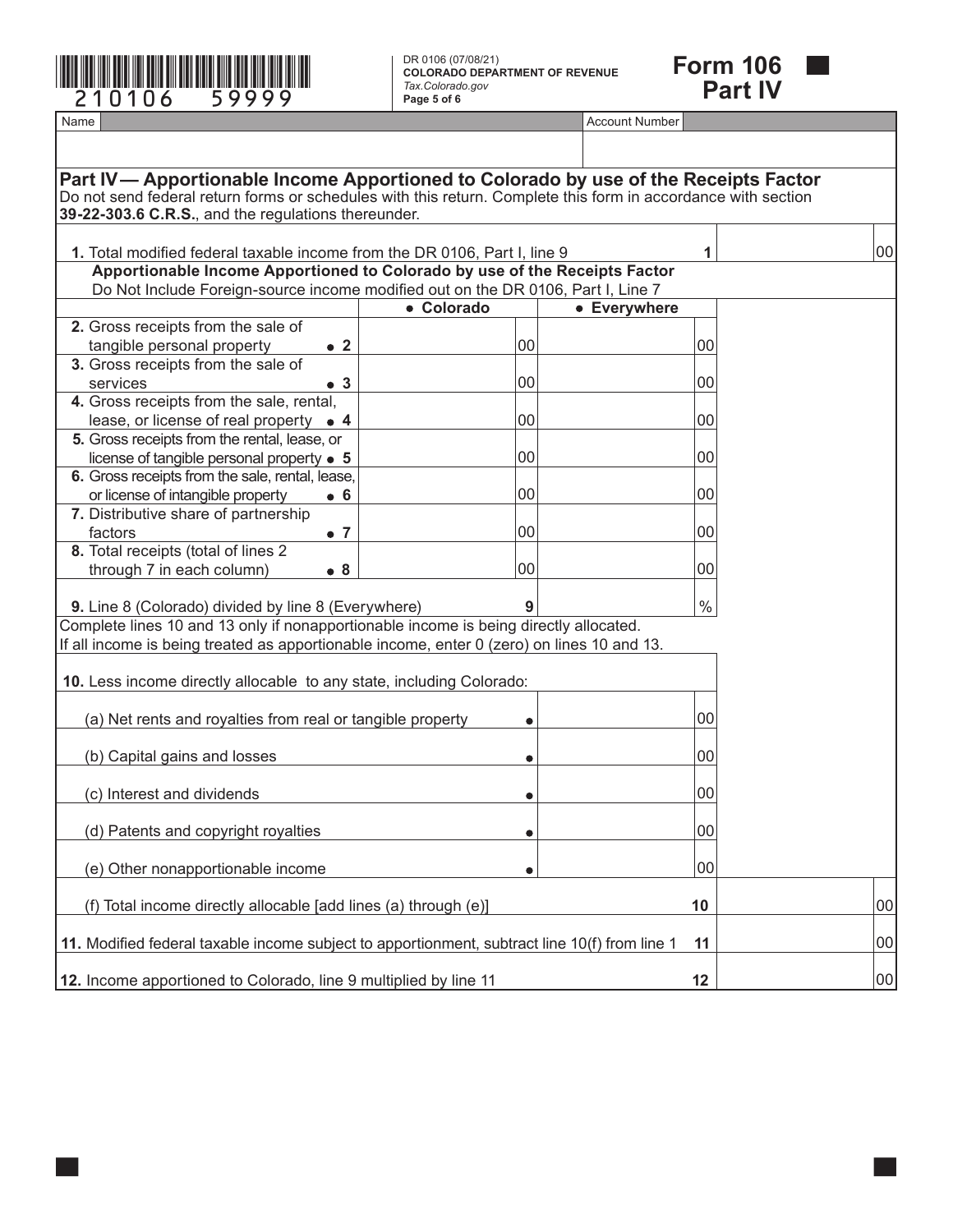

**COLORADO DEPARTMENT OF REVENUE** *Tax.Colorado.gov* **Page 6 of 6**



<span id="page-14-1"></span><span id="page-14-0"></span>

| Name                                                                                                                                               | Account Number |    |
|----------------------------------------------------------------------------------------------------------------------------------------------------|----------------|----|
|                                                                                                                                                    |                |    |
| <b>13.</b> Add income directly allocable to Colorado:                                                                                              |                |    |
| (a) Net rents and royalties from real or tangible property                                                                                         | 00             |    |
| (b) Capital gains and losses                                                                                                                       | 00             |    |
| (c) Interest and dividends                                                                                                                         | 00             |    |
| (d) Patents and copyright royalties                                                                                                                | 00             |    |
| (e) Other nonapportionable income                                                                                                                  | 00             |    |
| (f) Total income directly allocable [add lines (a) through (e)]                                                                                    | 13             | 00 |
| 14. Total income apportioned and allocated to Colorado, sum of lines 12 and 13(f). Enter here<br>and on the DR 0106, Part I, line 10               | 14             | 00 |
| Pursuant to §39-22-303.6(8) C.R.S., taxpayer elects to treat all income as apportionable income for the tax<br>15.<br>year covered by this return. |                |    |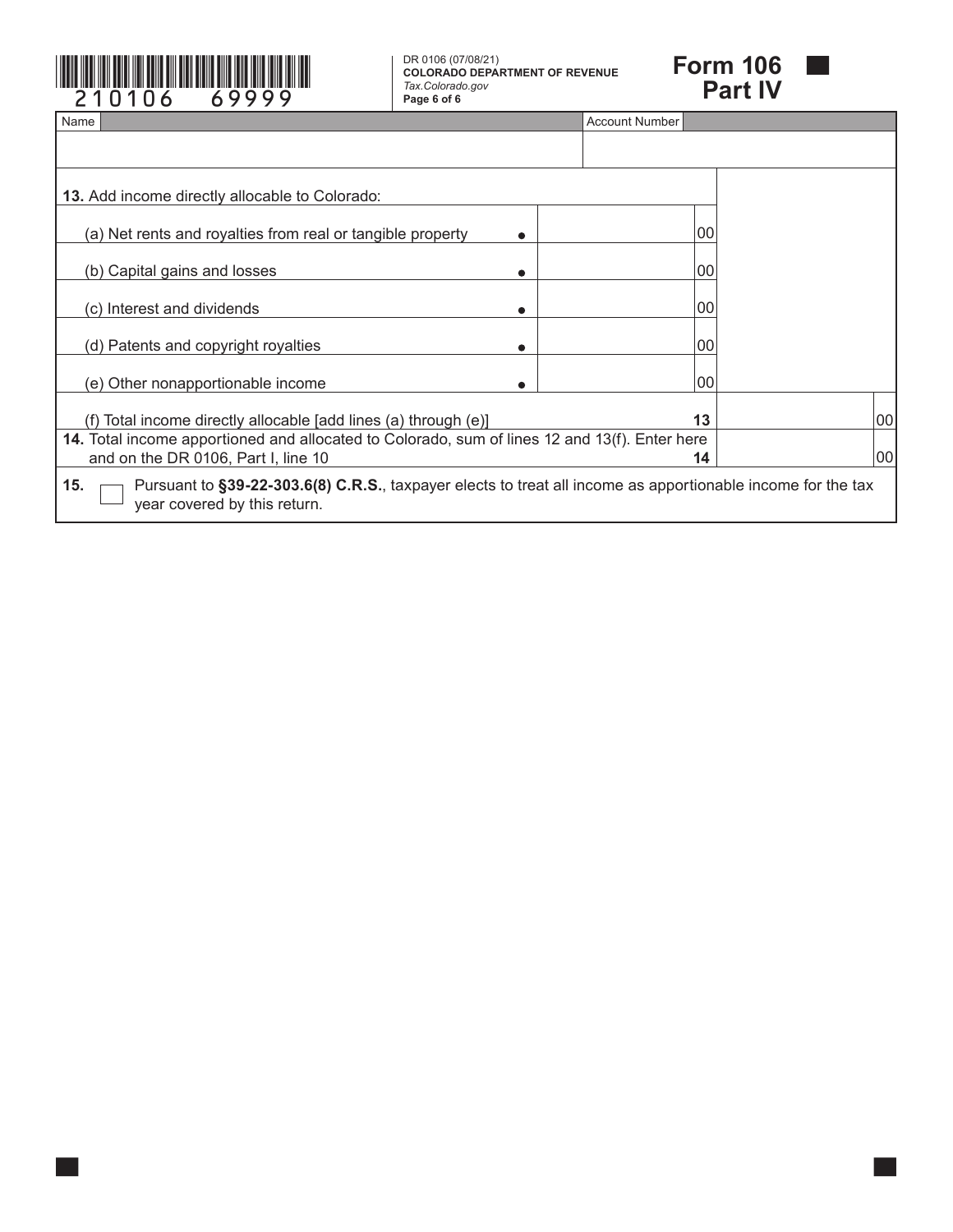#### **Instructions for the DR 0106CR**

**In general, Colorado credits** may be passed through from partnerships and S corporations to the partners or shareholders.

Some credits may be claimed only by individuals, estates or trusts where others may be claimed only by C corporations. Other credits may be available to all taxpayers. Credits allocated to some partners or shareholders cannot be redistributed to other partners or shareholders. For example, if a partnership consisted of a C corporation and an individual, the individual partner's share of the partnership's new investment tax credit could not be claimed by the corporation even though the individual partner is not allowed to use it.

**Credit For Tax Paid to Other States** Colorado resident S corporation shareholders may claim credit for their share of any net income tax paid to another state by the corporation when the other state does not recognize the S corporation election. Complete a separate DR 0106CR for each state to which tax was paid. Advise each Colorado resident shareholder of his or her share of the corporate income from sources in the other state and his or her share of the tax paid.

**Old Investment Tax Credit** is 10% of the tentative current year federal internal revenue code section 46 credit on assets located in Colorado and may be claimed only by C corporations. (This would apply in the case of a partnership with a C corporation partner.) See guidance publication Corporate Income Tax Guide.

**New Investment Tax Credit** is basically 1% of the qualified investment in tangible personal property used in a trade or business in Colorado. This credit may be claimed only by C corporations. See guidance publication Corporate Income Tax Guide.

**Credit for Employer Paid Leave of Absence for Live Organ Donation** An income tax credit is available for employers who incurred expenses during the tax year by paying an employee during his or her leave of absence period (not to exceed ten working days or the hourly equivalent of ten working days per employee) for live organ donation and for the cost of temporary replacement help, if any, during an employee's leave of absence period. The amount of credit allowed is 35% of eligible expenses, as defined in statute.(§39-22-540, C.R.S.). You may not claim a tax credit related to a leave of absence period for an employee who you pay \$80,000 or more in wages during the income tax year. Review the instructions on form DR 0375 for more information. You must submit the DR 0375 with your return.

**All Other Credits** are available to all taxpayers. See the following FYI and guidance publications, which are available in the Tax Policy and Research section at *[Tax.Colorado.gov](http://Tax.Colorado.gov)* for additional information:

| <b>Historic Property Preservation</b>                                                                                                                                                            | Income 1                                |
|--------------------------------------------------------------------------------------------------------------------------------------------------------------------------------------------------|-----------------------------------------|
| <b>Child Care Contribution</b>                                                                                                                                                                   | Income 35                               |
| Child Care Center Family Care Home Investment                                                                                                                                                    | Income 7                                |
| <b>Employer Child Care Investment</b>                                                                                                                                                            | Income 7                                |
| School-to-Career Investment                                                                                                                                                                      | Income 32                               |
| <b>Enterprise Zone Credits</b>                                                                                                                                                                   | Enterprise Zone Income Tax Credit Guide |
| Colorado Works Program                                                                                                                                                                           | Income 34                               |
| Remediation of Contaminated Land                                                                                                                                                                 | Income 42                               |
| <b>Affordable Housing</b>                                                                                                                                                                        | See chfainfo.com/arh/lihtc/overview     |
| Aircraft Manufacturer New Employee                                                                                                                                                               | Income 62                               |
| <b>Job Growth Incentive</b>                                                                                                                                                                      | See Choose Colorado.com                 |
| Colorado Advanced Industries (Contact the Colorado Economic Development<br>Commission. A credit certificate issued by the Commission must be submitted<br>with any return claiming this credit.) | See Choose Colorado.com                 |
| <b>Gross Conservation Easement</b>                                                                                                                                                               | Income 39                               |
| Refundable Innovative Motor Vehicle and Innovative Truck                                                                                                                                         | Income 69                               |
| Income Tax Topics: State Tuition Program Contribution Subtraction                                                                                                                                |                                         |

#### **Business Personal Property Credit**

The income tax credit for business personal property taxes is limited to \$18,000 of the actual value of your personal property that you paid tax on during 2021. This is different than real property, which is not eligible for this credit. If your actual value is less than \$18,000, you can claim the total amount of the assessment you paid, and you must include the assessor's statement(s) for which you are claiming the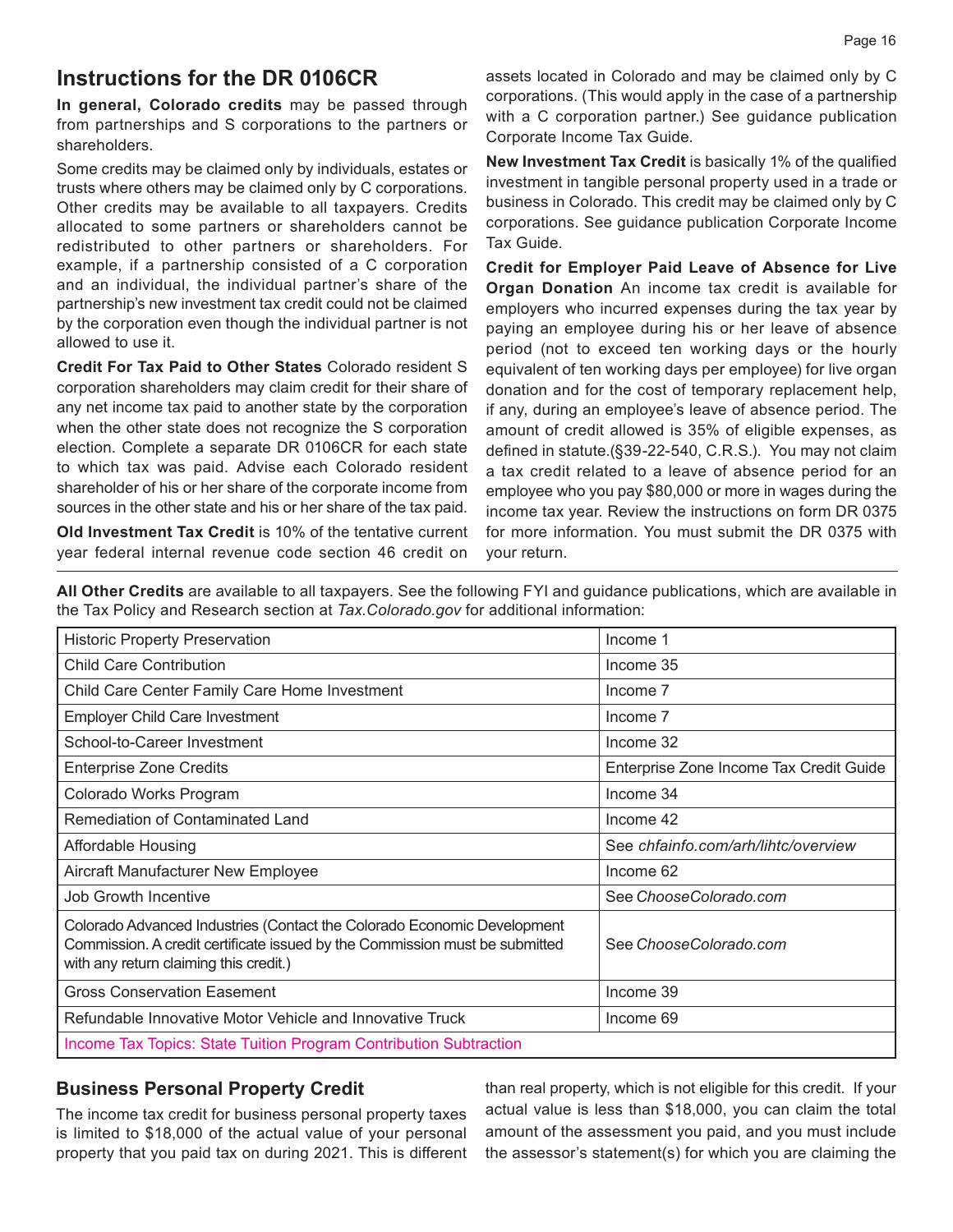credit. To find your actual value, either look for it on your statement, or find your assessed value and divide it by 0.29.

Actual Value = Assessed Value/0.29.

If you own personal property whose actual value is above \$18,000 for which you were assessed, you can only claim the assessment on the first \$18,000 of the property in question. You will need to prorate your assessment with the following formula:

18,000 \* assessment = allowable credit *actual value*

For example, if your assessment was \$2,000 for personal property tax paid in 2021, but your actual value was \$25,000, you would be permitted to claim \$1,440 (72% of the tax assessed or (\$18,000/\$25,000)\*\$2,000)).

• Please include a copy of your property tax statement for property tax paid in 2021.

**\*The Department strongly recommends electronic filing for taxpayers with enterprise zone credits. Failure to file electronically may result in delays processing your return.**

**Note! There are two credits that are available for the preservation of historic properties and structures. Each credit has a different certification process and is subject to different limitations and qualification requirements.**

**The carry forward of prior year Historic Property Preservation credit (§39-22-514, C.R.S.) must be claimed on line 6 of the DR 0106CR. For more information on this credit, review FYI Income 1.** 

**The Preservation of Historic Structures credit (§39-22-514.5, C.R.S.) must be claimed on lines 20 through 22 of the DR 0106CR. For more information on this credit, review resources available online from the Colorado Office of Economic Development or from History Colorado.**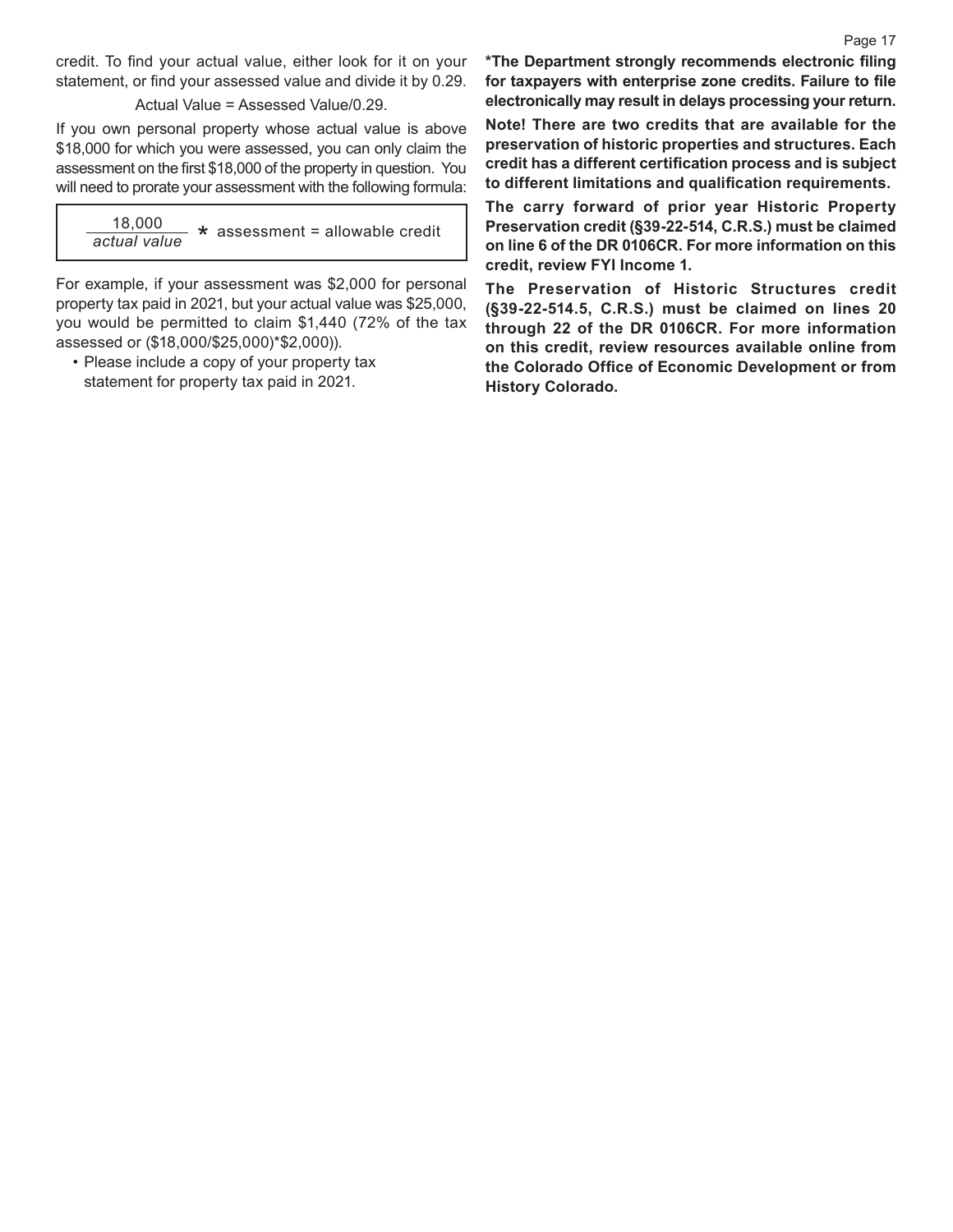

**COLORADO DEPARTMENT OF REVENUE** *Tax.Colorado.gov* **Page 1 of 2**

#### **2021 Colorado Pass-Through Entity Credit Schedule**

<span id="page-17-14"></span><span id="page-17-13"></span><span id="page-17-12"></span><span id="page-17-11"></span><span id="page-17-10"></span><span id="page-17-9"></span><span id="page-17-8"></span><span id="page-17-7"></span><span id="page-17-6"></span><span id="page-17-5"></span><span id="page-17-4"></span><span id="page-17-3"></span><span id="page-17-2"></span><span id="page-17-1"></span><span id="page-17-0"></span>

| Organization Name                                                                                                        |                       |    | Colorado Account Number |    |                       |    |
|--------------------------------------------------------------------------------------------------------------------------|-----------------------|----|-------------------------|----|-----------------------|----|
|                                                                                                                          |                       |    |                         |    |                       |    |
|                                                                                                                          |                       |    |                         |    |                       |    |
| <b>Credit for Tax Paid to Another State by an S-Corporation</b>                                                          |                       |    |                         |    |                       |    |
| 1. Name of other state<br>1                                                                                              |                       |    |                         |    |                       |    |
| $\bullet$                                                                                                                |                       |    |                         |    |                       |    |
| 2. Total income from sources in the other state $\bullet$ 2                                                              |                       |    |                         |    |                       | 00 |
|                                                                                                                          |                       |    | • B. Tax Allocated      |    | • C. Tax Allocated    |    |
|                                                                                                                          |                       |    | to Partners or          |    | to Partners or        |    |
|                                                                                                                          |                       |    | Shareholders            |    | Shareholders          |    |
|                                                                                                                          |                       |    | not included in         |    | included in           |    |
|                                                                                                                          | • A. Tax Paid         |    | this composite          |    | this composite        |    |
|                                                                                                                          |                       |    |                         |    |                       |    |
| $\bullet$ 3<br>3. Tax liability to other state                                                                           |                       | 00 |                         | 00 |                       | 00 |
| Non-refundable Credits                                                                                                   |                       |    |                         |    |                       |    |
|                                                                                                                          |                       |    | • B. Credit Allocated   |    | • C. Credit Allocated |    |
|                                                                                                                          |                       |    | to Partners or          |    | to Partners or        |    |
|                                                                                                                          |                       |    | Shareholders            |    | Shareholders          |    |
|                                                                                                                          |                       |    | not included in         |    | included in           |    |
|                                                                                                                          | • A. Credit Available |    | this composite          |    | this composite        |    |
| 4. New investment credit<br>4<br>$\bullet$                                                                               |                       | 00 |                         | 00 |                       | 00 |
|                                                                                                                          |                       |    |                         |    |                       |    |
| 5. Old investment tax credit<br>• 5                                                                                      |                       | 00 |                         | 00 |                       | 00 |
| 6. Carry forward of prior year Historic property                                                                         |                       |    |                         |    |                       |    |
| preservation credit (per §39-22-514, C.R.S.).<br>• 6                                                                     |                       | 00 |                         | 00 |                       | 00 |
| 7. Child care contribution credit, you must submit                                                                       |                       |    |                         |    |                       |    |
| the DR 1317 with your return.<br>- 7                                                                                     |                       | 00 |                         | 00 |                       | 00 |
| 8. Child care center, family care home investment                                                                        |                       |    |                         |    |                       |    |
| credit, you must submit a copy of your facility                                                                          |                       |    |                         |    |                       |    |
| license and a list of depreciable tangible personal                                                                      |                       |    |                         |    |                       |    |
| property with your return.<br>∙ 8                                                                                        |                       | 00 |                         | 00 |                       | 00 |
| 9. Employer child care investment credit, you must submit                                                                |                       |    |                         |    |                       |    |
| a copy of your facility license and a list of depreciable<br>tangible personal property with your return.<br>$\bullet$ 9 |                       | 00 |                         | 00 |                       | 00 |
| 10. School-to-career investment credit, you must                                                                         |                       |    |                         |    |                       |    |
| submit your certification letter with your return.• 10                                                                   |                       | 00 |                         | 00 |                       | 00 |
| 11. Colorado works program credit, you must submit                                                                       |                       |    |                         |    |                       |    |
| a copy of the letter from the county Department of                                                                       |                       |    |                         |    |                       |    |
| Social/Human Services with your return.<br>$\bullet$ 11                                                                  |                       | 00 |                         | 00 |                       | 00 |
| 12. Remediation of contaminated land credit, you                                                                         |                       |    |                         |    |                       |    |
| must submit authorization from CDPHE with                                                                                |                       |    |                         |    |                       |    |
| $\bullet$ 12<br>your return.                                                                                             |                       | 00 |                         | 00 |                       | 00 |
| 13. Aircraft manufacturer new employee credit, you                                                                       |                       |    |                         |    |                       |    |
| must submit the DR 0085 and DR 0086 with                                                                                 |                       |    |                         |    |                       |    |
| your return.<br>$\bullet$ 13                                                                                             |                       | 00 |                         | 00 |                       | 00 |
| 14. Colorado job growth incentive credit, you must submit                                                                |                       |    |                         |    |                       |    |
| certification from the EDC with your return. • 14                                                                        |                       | 00 |                         | 00 |                       | 00 |
| 15. Credit for advanced industries, you must submit                                                                      |                       |    |                         |    |                       |    |
| certification from the EDC with your return. • 15                                                                        |                       | 00 |                         | 00 |                       | 00 |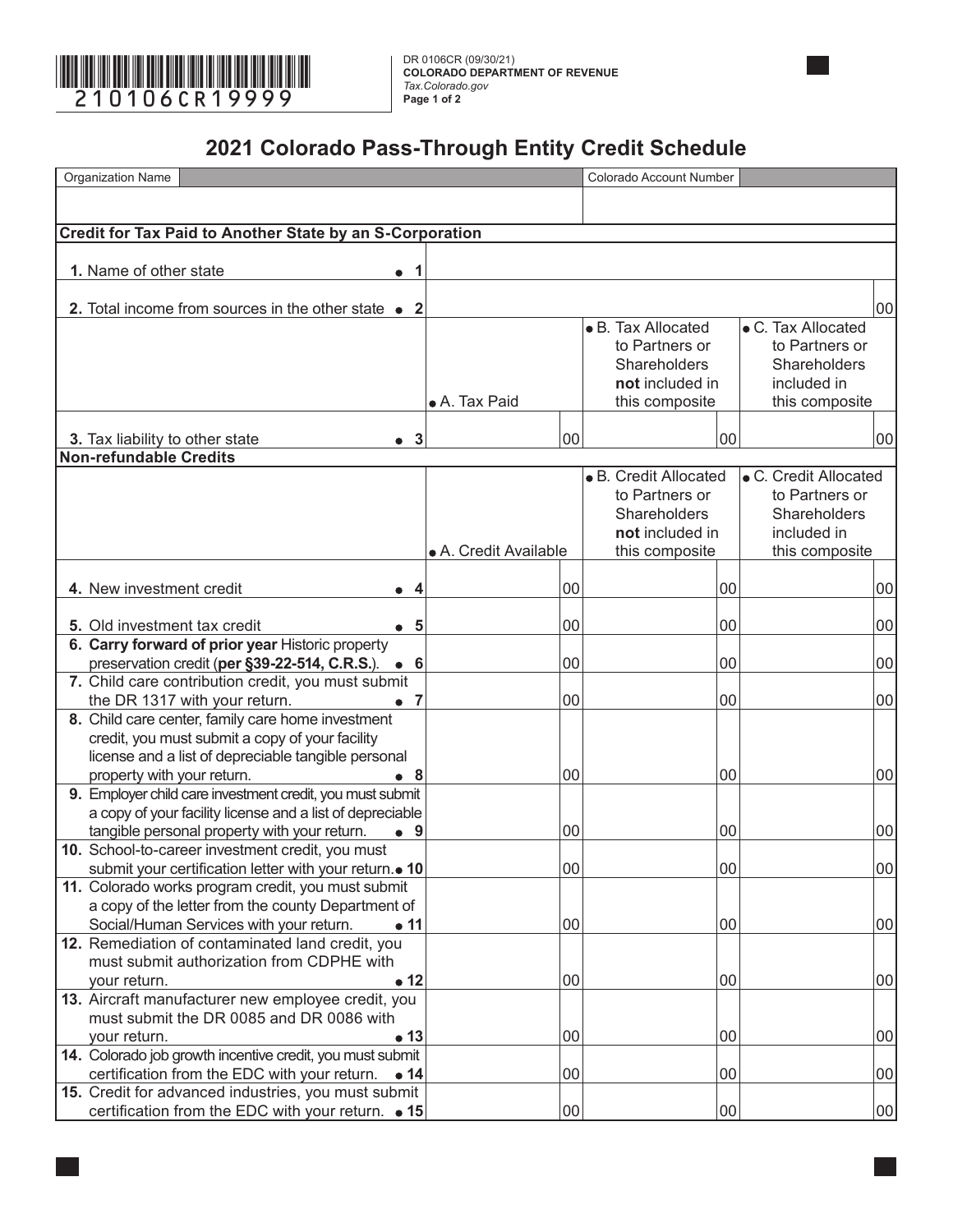#### **COLORADO DEPARTMENT OF REVENUE** *Tax.Colorado.gov* **Page 2 of 2**

<span id="page-18-14"></span><span id="page-18-13"></span><span id="page-18-12"></span><span id="page-18-11"></span><span id="page-18-10"></span><span id="page-18-9"></span><span id="page-18-8"></span><span id="page-18-7"></span><span id="page-18-6"></span><span id="page-18-5"></span><span id="page-18-4"></span><span id="page-18-3"></span><span id="page-18-2"></span><span id="page-18-1"></span><span id="page-18-0"></span>

|      |                                                                                                      | DR 0106CR (09/30/21)<br><b>COLORADO DEPARTMENT OF REVENUE</b> |                       |                       |  |
|------|------------------------------------------------------------------------------------------------------|---------------------------------------------------------------|-----------------------|-----------------------|--|
|      | 0106CR29999                                                                                          | Tax.Colorado.gov<br>Page 2 of 2                               |                       |                       |  |
| Name |                                                                                                      | <b>Account Number</b>                                         |                       |                       |  |
|      |                                                                                                      |                                                               |                       |                       |  |
|      |                                                                                                      |                                                               |                       |                       |  |
|      |                                                                                                      |                                                               | • B. Credit Allocated | • C. Credit Allocated |  |
|      |                                                                                                      |                                                               | to Partners or        | to Partners or        |  |
|      |                                                                                                      |                                                               | Shareholders          | Shareholders          |  |
|      |                                                                                                      |                                                               | not included in       | included in           |  |
|      |                                                                                                      | • A. Credit Available                                         | this composite        | this composite        |  |
|      | 16. Certified auction group license fee credit, you must                                             |                                                               |                       |                       |  |
|      | submit a copy of the certification with your return. • 16                                            |                                                               | 00                    | 00<br>00              |  |
|      | 17. Non-refundable Enterprise Zone credits from the                                                  |                                                               |                       |                       |  |
|      | DR 1366 line 84, you must submit the DR 1366                                                         |                                                               |                       |                       |  |
|      | $\bullet$ 17<br>with your return.<br>18. Affordable housing credit, you must submit                  |                                                               | 00                    | 00<br>00              |  |
|      | the CHFA certification with your return.<br>•18                                                      |                                                               | 00                    | 00<br>00              |  |
|      | 19. Carry forward of prior year Credit for food                                                      |                                                               |                       |                       |  |
|      | contributed to hunger-relief charitable organizations,                                               |                                                               |                       |                       |  |
|      | you must submit the DR 0346 with your return. • 19                                                   |                                                               | 100                   | 00<br>00              |  |
|      | 20. Preservation of Historic Structures credit                                                       |                                                               |                       |                       |  |
|      | (per §39-22-514.5, C.R.S.) carried forward                                                           |                                                               |                       |                       |  |
|      | $\bullet$ 20<br>from a prior year.                                                                   |                                                               | 100                   | 00<br>00              |  |
|      | 21. Preservation of Historic Structures credit                                                       |                                                               |                       |                       |  |
|      | (per §39-22-514.5, C.R.S.), you must submit                                                          |                                                               |                       |                       |  |
|      | the certificate from OEDIT or local granting                                                         |                                                               |                       |                       |  |
|      | •21<br>authority with your return.                                                                   |                                                               | 100                   | 00<br>00              |  |
|      | 22. If you are claiming the Preservation of Historic Structures credit enter your credit certificate |                                                               |                       |                       |  |
|      | number issued by OEDIT or History Colorado.                                                          |                                                               |                       | • 22                  |  |
|      | 23. Rural Jump Start Zone credit, you must submit                                                    |                                                               |                       |                       |  |
|      | certificate from Office of Economic Development                                                      |                                                               |                       |                       |  |
|      | AND the DR 0113 with your return.<br>$\bullet$ 23                                                    |                                                               | 100                   | 00<br>00              |  |
|      | 24. Strategic Capital Tax Credit from DR 1330, you                                                   |                                                               |                       |                       |  |
|      | must submit the DR 1330 with your return. • 24                                                       |                                                               | 00                    | 00<br>00              |  |
|      | 25. Credit for employer contributions to employee 529 plan,                                          |                                                               |                       |                       |  |
|      | you must submit the DR 0289 with your return. $\bullet$ 25                                           |                                                               | 00                    | 00<br>00              |  |
|      | 26. Credit for employer paid leave of absence for live<br>organ donation. Employer must complete and |                                                               |                       |                       |  |
|      | submit form DR 0375 with their return.<br>$\bullet$ 26                                               |                                                               | 00                    | 00<br>00              |  |
|      | 27. Total non-refundable credits, sum of lines 4 through                                             |                                                               |                       |                       |  |
|      | 26. Enter here and transfer the amount in Column                                                     |                                                               |                       |                       |  |
|      | C to line 13 on the DR 0106 composite return. • 27                                                   |                                                               | 00                    | 00<br>00              |  |
|      | <b>Refundable Credits</b>                                                                            |                                                               |                       |                       |  |
|      | 28. Business Personal Property credit - use the                                                      |                                                               |                       |                       |  |
|      | worksheet in the 106 Book instructions to                                                            |                                                               |                       |                       |  |
|      | calculate. You must submit a copy of the                                                             |                                                               |                       |                       |  |
|      | •28<br>assessor's statement with your return.                                                        |                                                               | 00                    | 00<br>00              |  |
|      | 29. Innovative Motor Vehicle and Innovative Truck                                                    |                                                               |                       |                       |  |
|      | credit from form DR 0617, you must submit the                                                        |                                                               |                       |                       |  |
|      | $\bullet$ 29<br>DR 0617(s) with your return.                                                         |                                                               | 00                    | 00<br>00              |  |
|      | 30. Refundable Enterprise Zone credits from the                                                      |                                                               |                       |                       |  |
|      | DR 1366 line 85, you must submit the                                                                 |                                                               |                       |                       |  |
|      | •30<br>DR 1366 with your return.                                                                     |                                                               | 00                    | 00<br>00              |  |
|      | 31. Total refundable credits, sum of lines 28 through                                                |                                                               |                       |                       |  |
|      | 30. Enter here and transfer the amount in Column                                                     |                                                               |                       |                       |  |
|      | C to line 18 on the DR 0106 composite return. • 31                                                   |                                                               | 00                    | 00<br>00              |  |